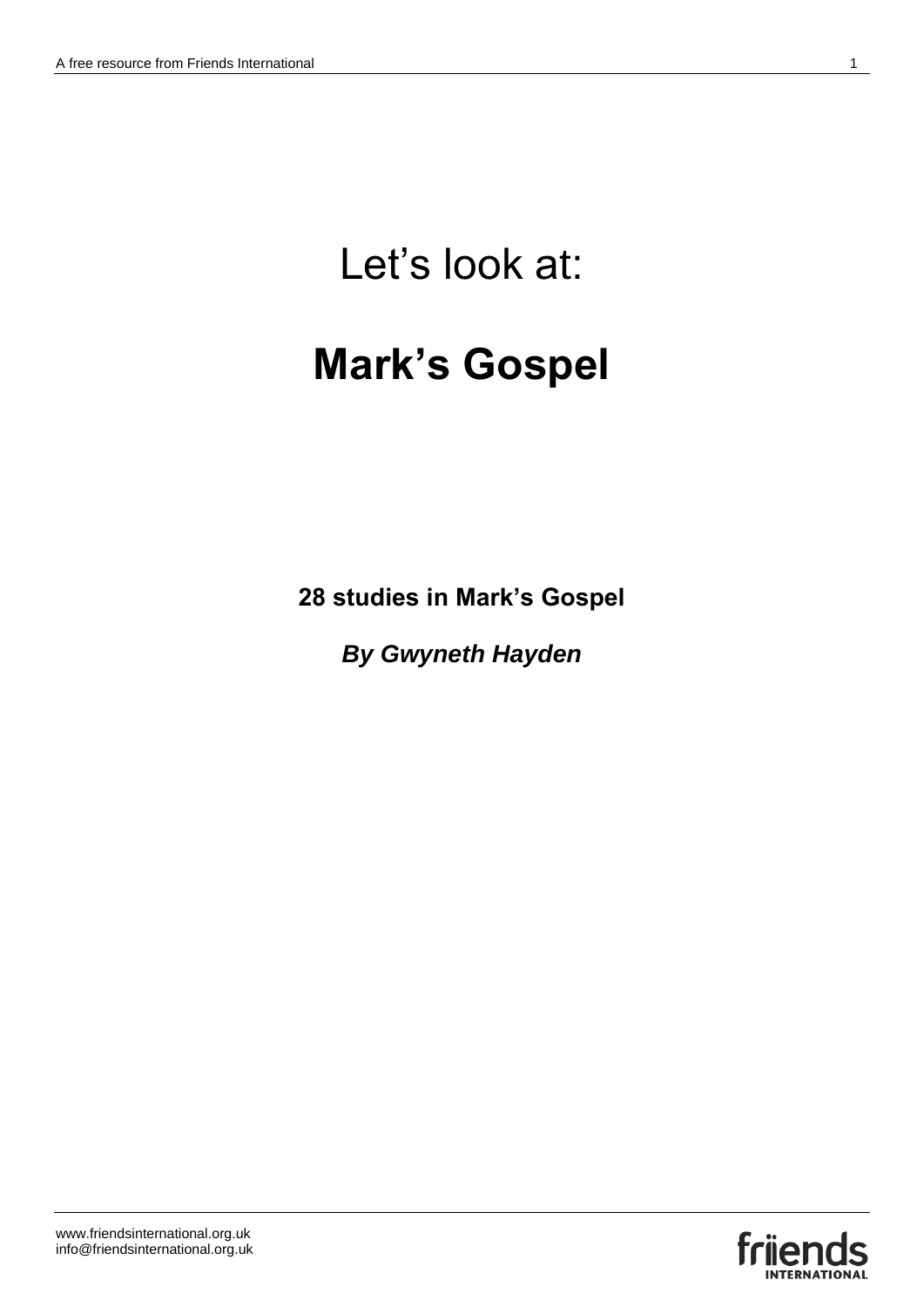# **Study 1, Mark 1: 1** *–* **13**

#### **Mark's Gospel**

This is the earliest "gospel". It is what we call an eyewitness account. It was written in about 65AD, after the death of Peter, one of the early followers of Jesus. It was written for Christians in Rome, where there was a crisis in the Christian community. At the time Emperor Nero was ruling by terror, and many Christians were being persecuted. (Peter was most probably killed during Nero's persecutions.) So the book was written to proclaim, or teach about, the Christian faith to people who were suffering, even dying for their faith. It has several themes:

- Who Jesus is
- What Jesus came to do
- A "training manual" for those who follow Jesus, showing them how He expected them to live.

## **v. 1** *–* **8**

- 1. Who does Mark say that Jesus is?
- 2. What do you think that means? Do you find it a shocking statement? What do you think someone called this would be like? Do you know anyone else who has been called this?
- 3. Why would Mark start his letter by saying things like this?
- 4. What is Mark showing when he gives us 2 statements that were made hundreds of years earlier, in v.2, 3? (Malachi 400 years earlier, Isaiah 800 years)
- 5. What had the statements said the messenger would do? Who would we call "Lord" today? How would we prepare if someone like this were coming to town?
- 6. Look at v. 4. Have you ever seen a baptism? Who gets baptised in your country? When do they get baptised? How and why? Why do you think John baptised people?
- 7. What was John's message? How did the crowds respond? Why did God send John?
- 8. John had to show the people that he was just the "messenger". What did he say was different about the one who would follow him? (See the footnote)

# *v. 9 – 13*

- 9. Look at a map and find Nazareth, Jerusalem and the River Jordan.
- 10.In v. 9 Jesus was baptised. Also read Matthew 3:13 17. Why was He baptised?
- 11.What 3 things happened while Jesus was being baptised? What would you have thought if you had been there at the time?
- 12.What happened to Jesus after His baptism? What facts does Mark tell us about that time? How would it have helped the Christians in Rome to know about this?

## *Note:*

- *Christ is a Greek word meaning "anointed or chosen one". In Hebrew the word is Messiah. The Jewish people had been waiting for hundreds of years for a special person to come, who was chosen by God to rescue His people from their sins.*
- *When John baptised with water it was only a picture of being washed clean, of giving up an old life and starting a new one. The Holy Spirit, Who is actually God, comes to live in followers of Jesus, and actually makes it possible to become a new person, a member of God's family.*

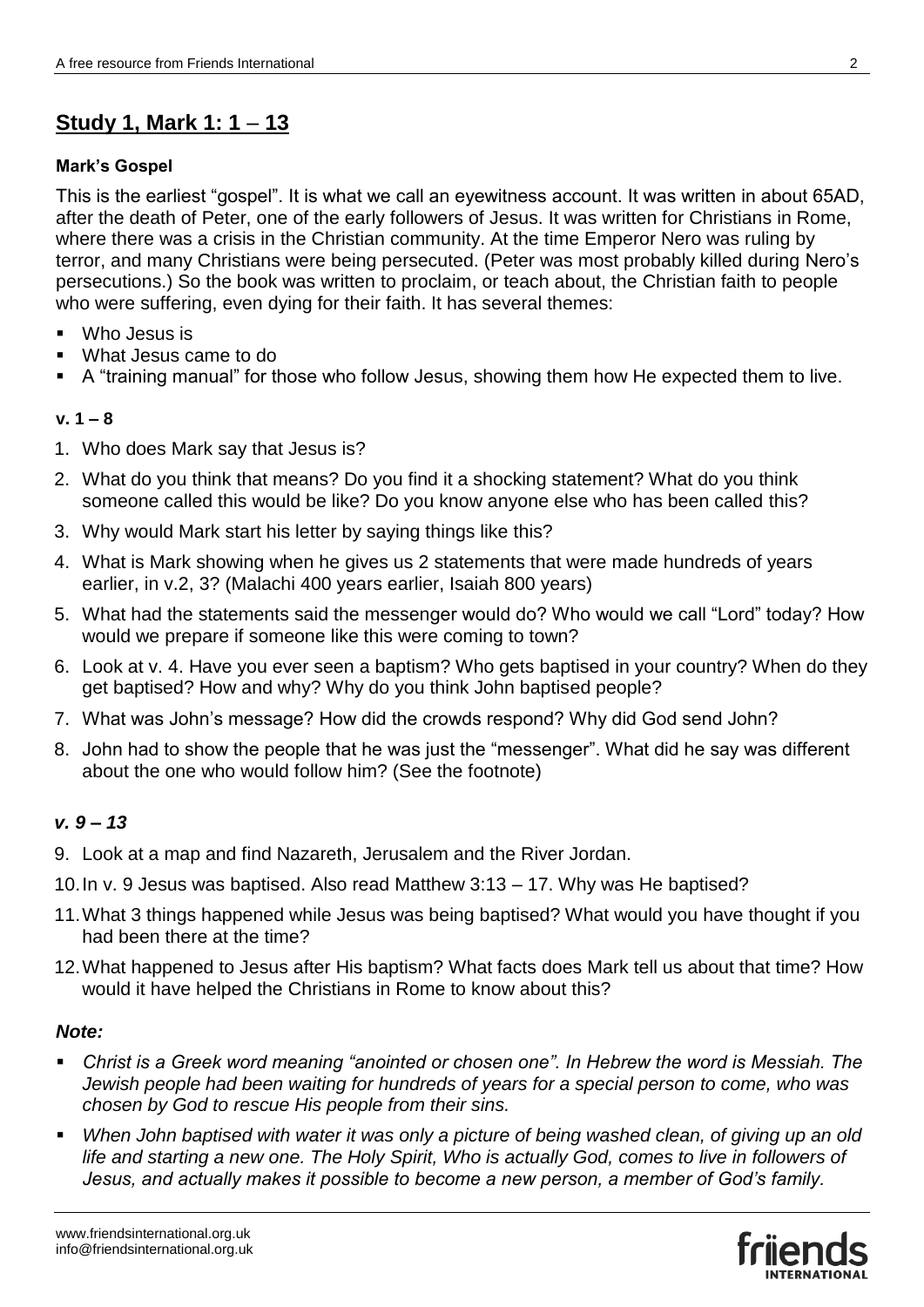# **Study 2, Mark 1: 14** *–* **28**

## *v. 14 – 16*

- 1. What happened to John in v.14? Does this happen today?
- 2. Where did Jesus go after His time in the desert? What did He do?
- 3. What was His message? Was it different from John's? (Compare v.15 with v.4, 7, and 8)

## *v. 16 – 20*

- 4. From what class of society did Jesus call his first followers? Does it surprise you that He did not call priests or religious leaders? Who do you think would be good leaders of a new religious movement?
- 5. What were these men doing when Jesus called them? What did Jesus say to them? What do you think He meant by that?
- 6. What did they do? Immediately? Imagine what they told their wives when they went home! What would you have said if your husband/wife did this?!
- 7. Do you think Jesus asks His followers to do the same today? Look up Luke 14:26, 27, 33. What do you think it would mean to be a follower of Jesus today?

## *v. 21 – 28*

- 8. Find Capernaum. What happened here? What was different about Jesus' teaching? Remember what He was teaching.
- 9. Have you ever heard anyone teaching "with authority"? What did they say? Why did it impress you?
- 10.How did the evil spirit address Jesus? What pronoun did he use when he referred to himself? What was he afraid about?
- 11.What two commands did Jesus give the spirit? What happened?
- 12.Have you ever seen anything like this happen? What would you think of a person who could do this? Where would they get their power or ability from?

# **Study 3, Mark 1: 29** *–* **45**

## *v. 29 – 34*

- 1. What do we learn about Simon here?
- 2. What problem did Jesus' followers find when they got home? What did they do? What happened? How do we know the lady was completely healed?
- 3. Do you know of anybody who can heal the sick in your country? If you saw a healing, what would you think of the person who did it? Where do they get their ability from?
- 4. What happened at sundown? Why did the people wait until sundown? (What day was it? v.21)
- 5. What verbs are used to describe Jesus' treatment of disease and demons?

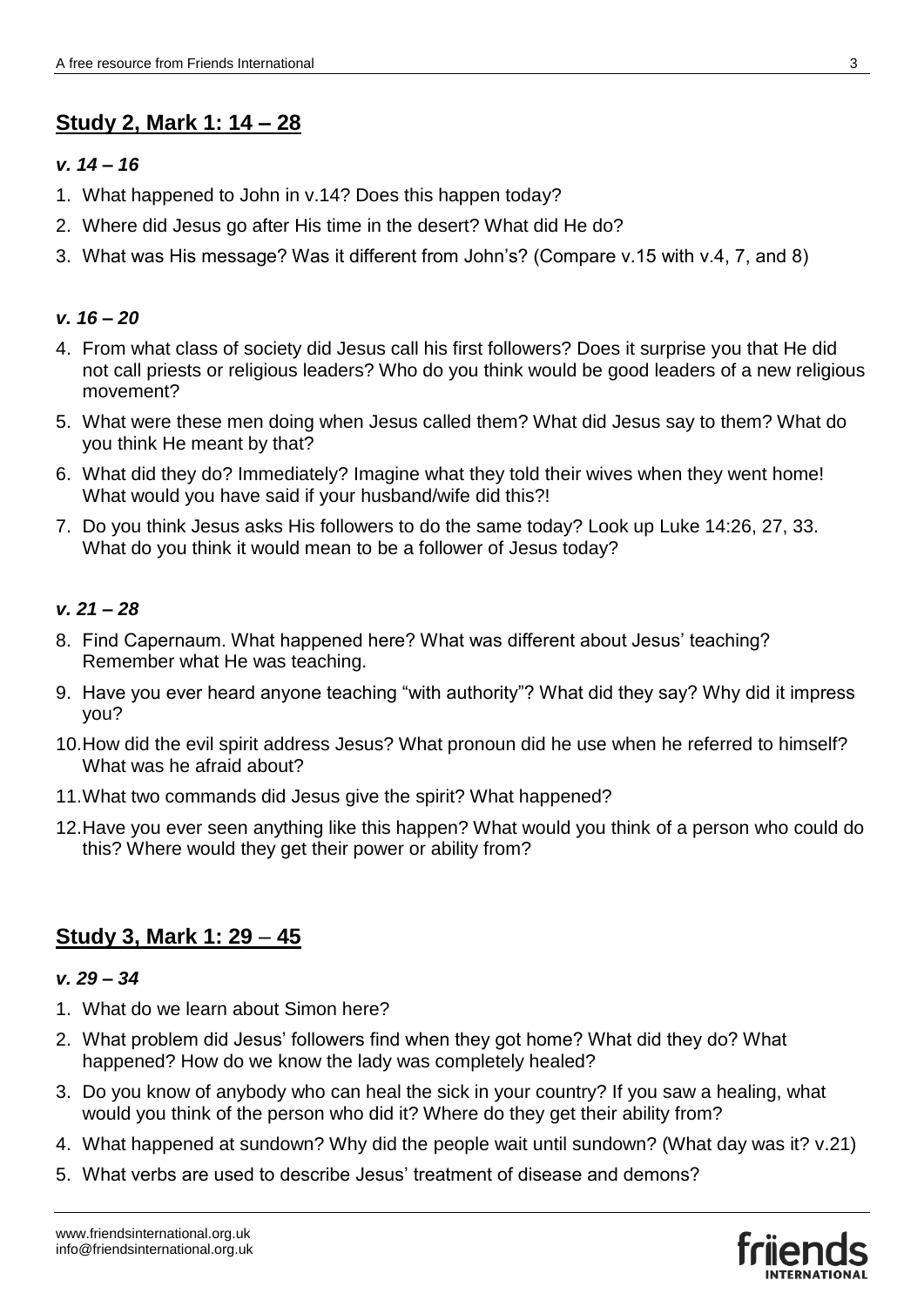6. Why do you think Jesus silenced the demons again (as in v. 25)?

#### *v. 35 – 39*

- 7. Think back over the events of that Sabbath day (v. 21 34). In v. 35 when, where and why did Jesus pray?
- 8. What did the disciples want?
- 9. Look at v.38. What was more important to Jesus, preaching or healing? Do you find that surprising?

## *v. 40 – 45*

*In case Mark's readers thought that Jesus did not care about individuals, he tells this story.*

- 10.What was wrong with this man? Look at how he approached Jesus. Why do you think he did that?
- 11.What did he say to Jesus (v.40)? How did Jesus reply (v.41, 42)?
- 12.What strict orders did Jesus give to the man? Did he obey?
- 13.What happened as a result in v.45?
- 14.From these stories, what have we learned about Jesus?

# **Study 4, Mark 2: 1** *–* **12**

## *v. 1 – 5*

- 1. Where, and why, did the crowd gather? Remember what Jesus had done the last time He was in Capernaum. What was He doing here now?
- 2. What does the story tell us about Jesus' popularity?
- 3. Why, and how, was Jesus' preaching interrupted?
- 4. Why does v. 5 say the four men had great faith? Had they said anything to Jesus? What does it mean to have faith?
- 5. What did Jesus say to the man? Why? What do you think the four friends wanted Him to say? So what did Jesus think his main problem was?
- 6. This was a strange thing to say to somebody. Would you ever say it to someone? Why / why not? What does this tell us about Jesus?

# *v. 6 – 12*

- 7. What did the religious leaders think of this statement? Look up Leviticus 24: 15, 16. So what would they have wanted to do?
- 8. Look at v. 8, 9. Which is easier? Why?
- 9. Why did Jesus heal the man in v. 10, 11?
- 10.If you could talk to the man today, what do you think he would have said had happened to him?

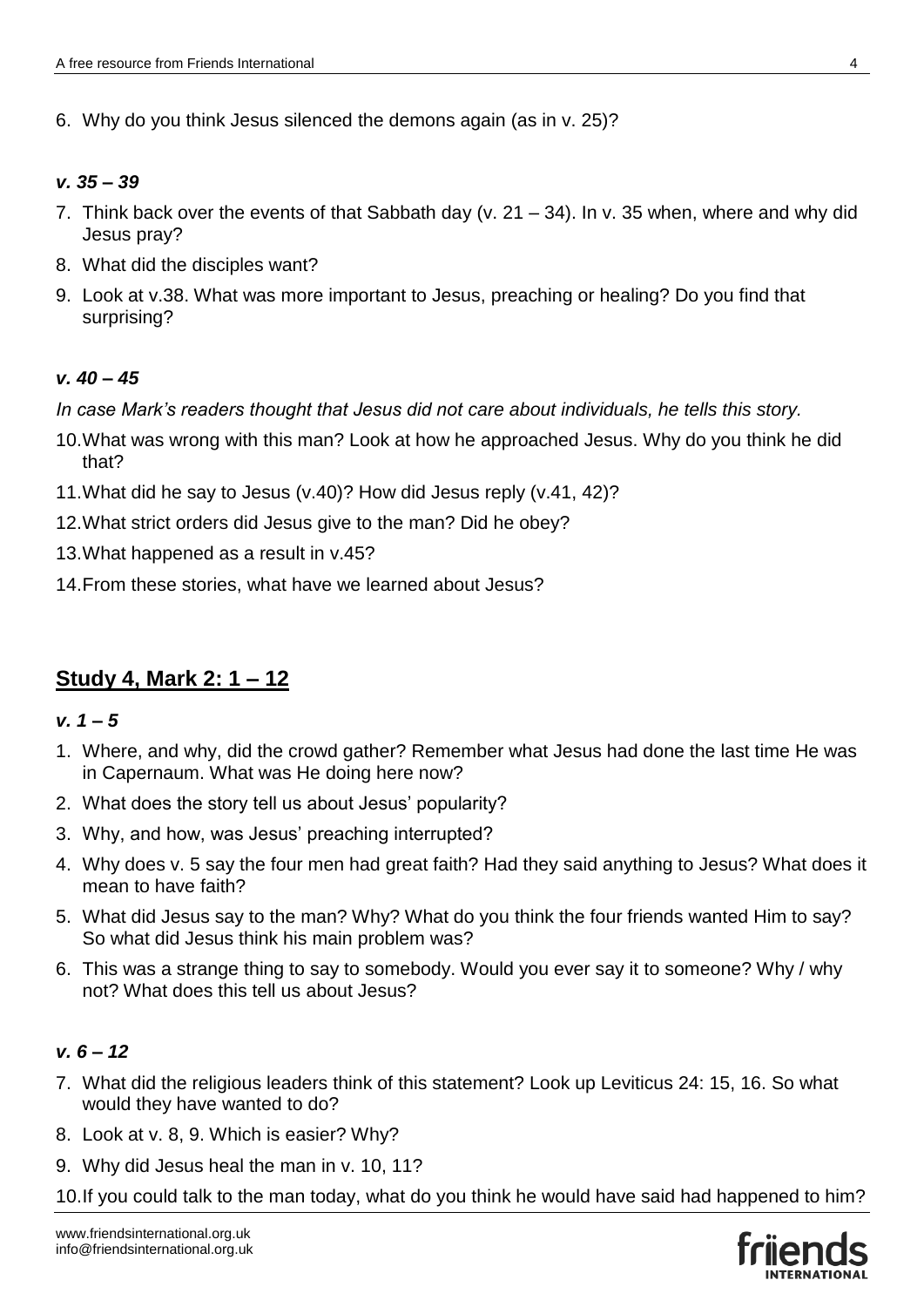- 11.What did the watching people say about all this? What does it mean that they praised God?
- 12.The fact that someone could both heal and forgive was amazing. Jews had been waiting for hundreds of years for God's new "kingdom", where there would be peace and God would send a special person, the Messiah, to deliver them from their problems. Promises about this were made hundreds of years earlier. Look up Isaiah 35: 5,6 and Jeremiah 31: 34.

# **Study 5, Mark 2: 13** *–* **28**

## *v. 13 – 17*

- 1. What was Jesus doing by the lake?
- 2. Tax collectors were despised as thieves and "agents" of Rome. Would you have chosen Levi to be your follower if you were Christ? What would you have looked for in your followers?
- 3. What was the first thing Levi did after deciding to follow Jesus?
- 4. Who complained about this? To whom? Why?
- 5. How did Jesus reply to them? What did He mean? Why did He say He had not come to invite "good people" to His kingdom? Do you find that surprising?

## *v. 18 – 22*

- 6. In v. 18 there is a reference to "giving up food" or fasting. This was a time where people would give up eating for a special time of prayer and worship to God. It was also done to show sadness. Do you know of other religions that follow this practice?
- 7. The Pharisees fasted every Monday and Thursday. Look up the Jewish rule about fasting in Leviticus 16: 29, 30. How often were they to fast? For what reason?
- 8. John's followers were careful to keep the law. They were also very sad. Look up Luke 3: 7 20.
- 9. Why were Jesus' followers being criticised? What was Jesus' point when He talked about the bridegroom?
- 10.What are the two pictures Jesus used in v.21, 22? What did these pictures about old and new mean?

# *v. 23 – 28*

- 11.Look up Exodus 20: 8 11. Why were Jesus' followers being criticised this time?
- 12.How did Jesus answer this criticism? *(David was one of the most famous, highly respected kings of Israel.)* Why did Jesus remind people about this story? What was He saying to them?
- 13.The Pharisees had made "keeping the Sabbath" a terrible burden for people, with over 1,000 rules on how to use the day. Why had the Sabbath been made in the first place?
- 14.What did Jesus mean when He said He was "Lord, even of the Sabbath"?

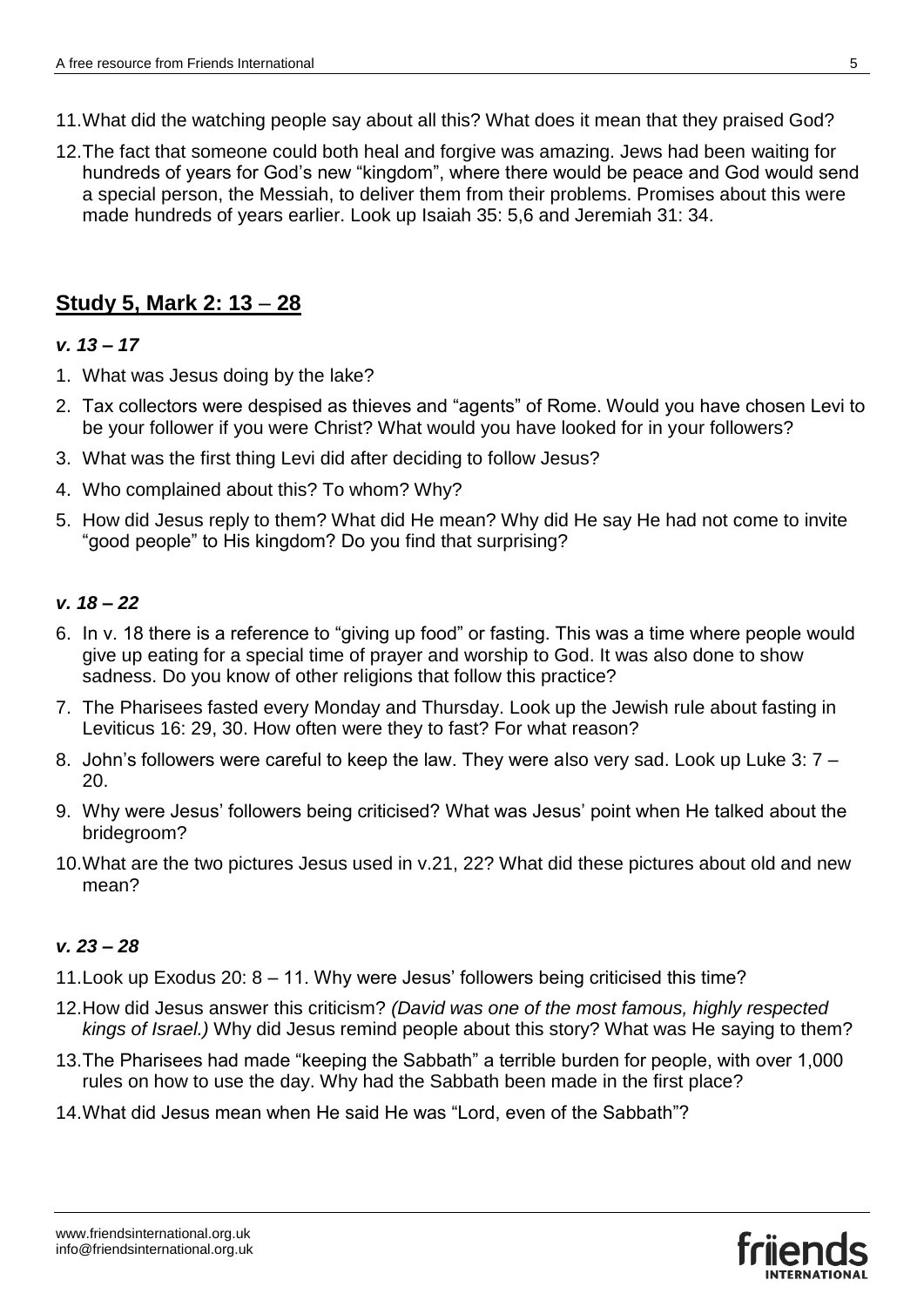# **Study 6, Mark 3**

## *v. 1 – 6*

- 1. Remember what had happened in the previous chapter (v. 28). Why were the people watching Jesus closely?
- 2. What did Jesus do to the man? What does this teach us about Him?
- 3. Why do you think Jesus healed on the Sabbath, and did not wait for 24 hours before helping the man? How did He explain His actions? Why was He angry?
- 4. Look at how the religious leaders were changing in their attitude to Jesus (2: 6,7, 2: 16, 2: 18, 2: 24 and now in 3: 6). Normally the Herodians and the Pharisees would have nothing to do with each other. Why were they so against Jesus?

## *v. 7 – 12*

- 5. While the religious leaders were making plans to kill Jesus, how were ordinary people responding to Him?
- 6. Look at a map to see where the crowds were coming from. (Idumea was over 100 miles away!) Why were they coming to see Him? Would you have wanted to travel to see Him?
- 7. Why didn't Jesus want the evil spirits to say who He was?

## *v. 13 – 19*

- 8. Look up the meaning of the word "apostle". How many did Jesus choose? It was significant that He chose that number. Look up Genesis 49: 1, 28. What was He putting in place now?
- 9. What three things did Jesus want His apostles to do (v.14, 15)?

# *v. 20 – 30*

- 10.Notice how busy Jesus was, in v.20. Notice, too, the different ideas people had about Him (v.21, 22).
- 11.Where had the teachers of the law, who accused Jesus, come from? Find this place on the map. Where was Jesus now?
- 12.Look at what the teachers had said. Why did they make this accusation? What things had Jesus done which required supernatural power? What did the scribes say this power had come from? How did Jesus cast out spirits?
- 13.What three things did Jesus say to show that their accusation was illogical (v.24 26)?
- 14.Jesus used picture language to make another claim in v.27. What was it?
- 15.There is a lovely promise in v.28. What is it?
- 16.What is the warning in v.29, 30? What did Jesus mean by that?

## *v. 31 – 35*

17.Why did Jesus' mother and brothers want to see Him? See also v.20, 21.

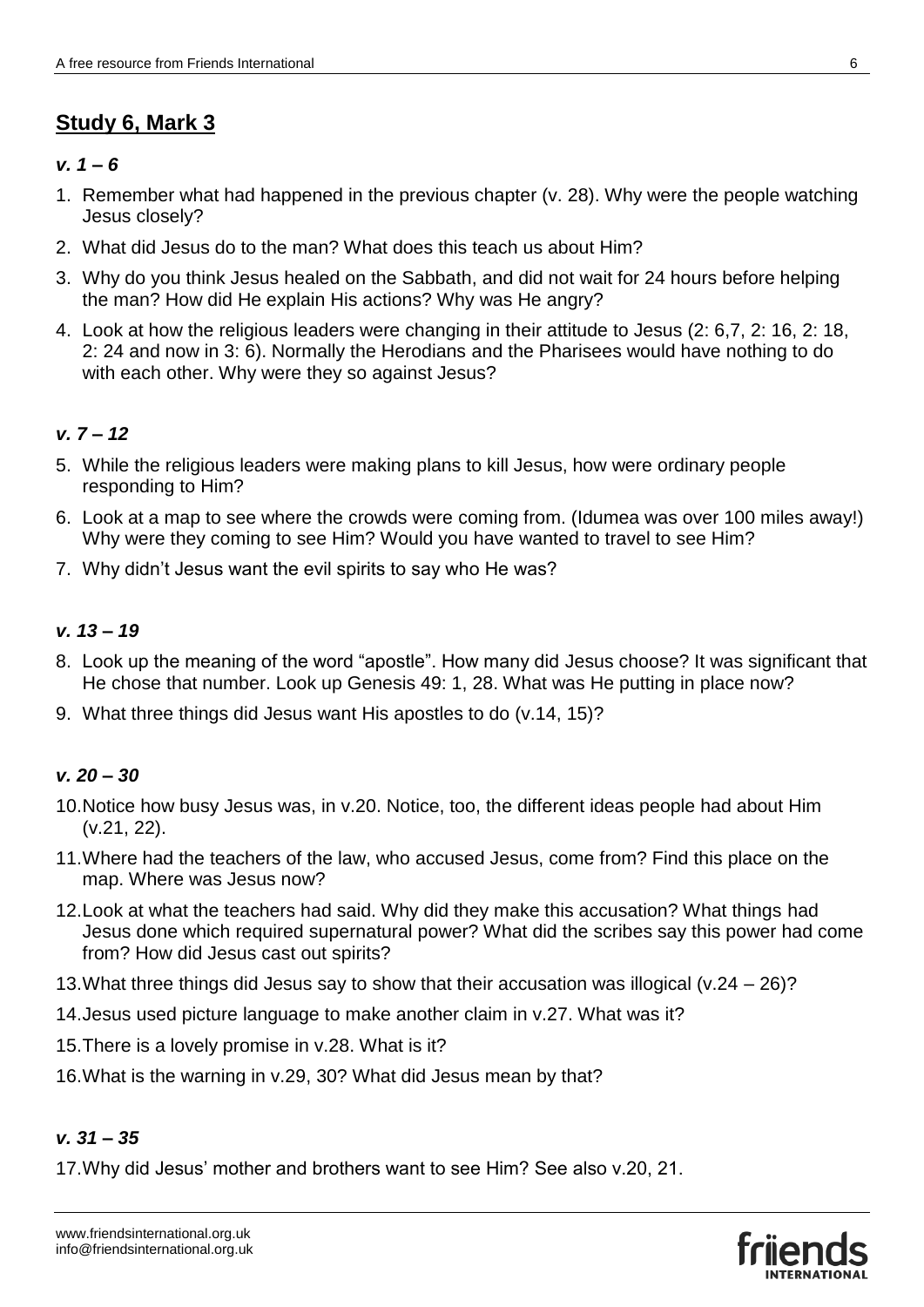18.Who did Jesus say were His real family in v.34, 35?

## *Summary:*

- In this chapter we learn more abut Jesus bringing something new from the old the "new Israel" and a "new family".
- Look at the different groups of people who were against, or who misunderstood, Jesus Pharisees, Herodians, the teachers of the law, the crowds, and even His own family. How do you think it made Him feel?
- Jesus' work was causing more and more reaction. The crowd that had squeezed into a house (2:2) had become a great multitude (3:7). What had begun as quiet questioning in the heart (2:6) had now become a public accusation that this was the work of Satan.
- "Who is this?" must have been a question being asked by all these groups of people. Was He mad, or bad (for example when He broke the Sabbath), or was He God?

# **Study 7, Mark 4: 1 – 34**

#### *v. 1 – 9*

- 1. In your culture do people enjoy telling stories? Do you know any stories with a hidden meaning? Why do you think Jesus used stories when He was teaching?
- 2. Where did Jesus tell this story? With what word did He begin and end the story? Why? Remember that many people were slightly interested, or curious, about His teaching, but did not want to try to understand the message.
- 3. Tell the story in your own words to the person sitting next to you. Have you ever tried to grow seeds? Were you successful? What problems did you have?
- 4. What do you think the seed is a picture of? Where exactly was it sown? How did it grow? What were the 4 kinds of soil where the seed landed? What prevented the seed from becoming a good crop? In your experience, what is necessary for a good harvest?

## *v. 10 – 12*

- 5. To whom was Jesus now speaking? What was their question? (Look at Matthew 13: 10).
- 6. How did Jesus reply? What did He mean by that? (Matthew 13: 13 15)
- 7. Why do you think He talked about the "secret truth about the kingdom of God"?

## *v. 13 – 20*

- 8. In Jesus' explanation, what was the seed a picture of? What about the soils?
- 9. What experience was the same for each of the 4 types of people (v.15, 16, 18, 20)?
- 10.Describe each kind of person mentioned.
	- Seed on the road v.15.
	- Seed on the rocky ground v.16, 17. What pressure spoils the faith of the listeners here?

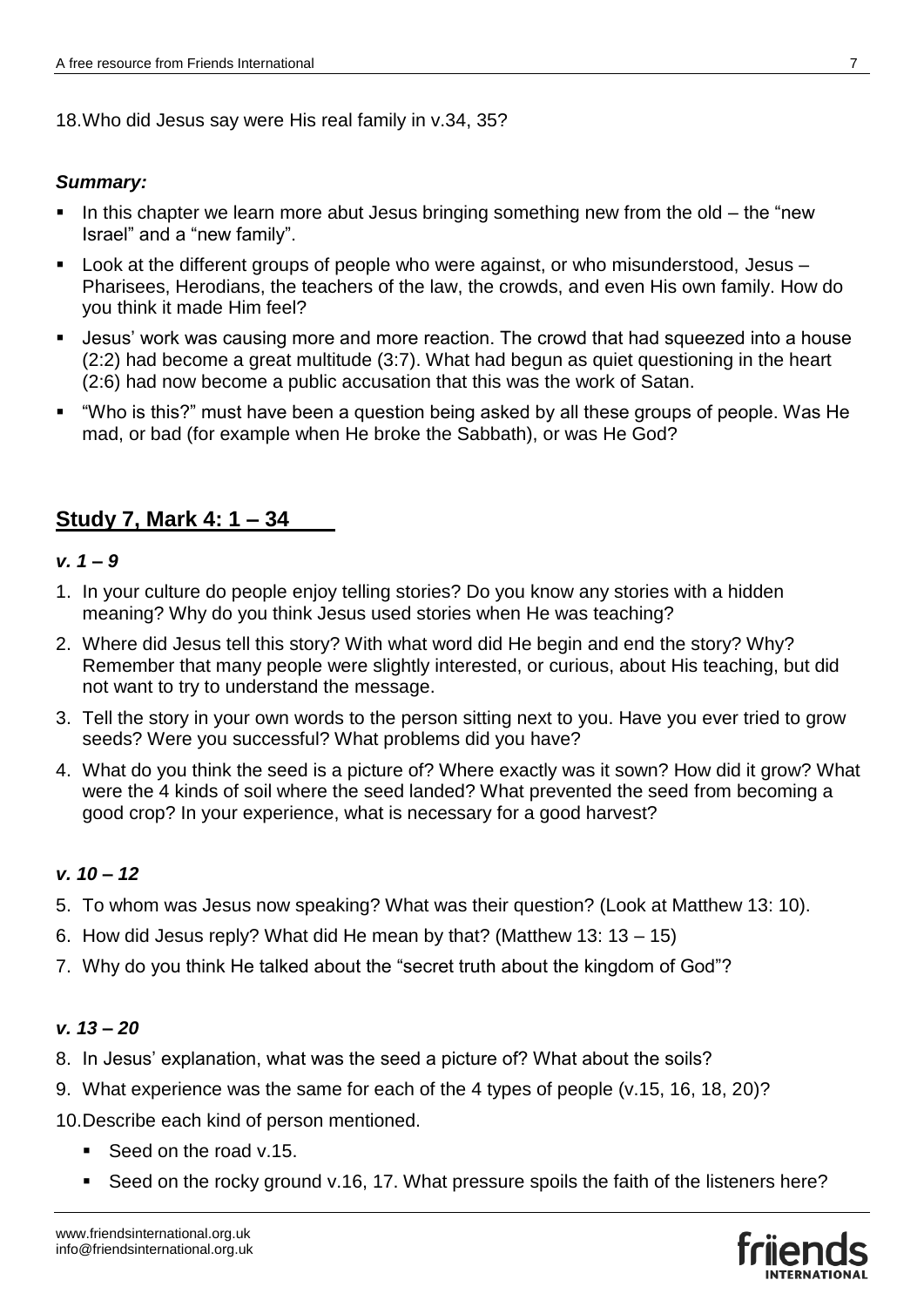- Seed among thorny weeds v.18, 19. What 3 things prevent growth here? Can you think of present-day examples?
- Seed on good soil v.20. Why were there different levels of growth here?

Quietly ask yourself what "seed" would Jesus say was you?

## *v. 21 – 25*

- 11. Another story… Why do we use a lamp in the darkness? So what is a lamp a picture of? Look at v.11 to remind yourself what is the "secret thing" Jesus was talking about.
- 12. From what we've looked at so far in this book, how would you describe the "kingdom of God"?
- 13. Look at the command in v.24. Why is it so important to listen to, and respond to, God's word? What happens if we stop giving it our attention?

## *v. 26 – 34*

- 14. Look at the description of the kingdom of God in v.26 29. What does this picture tell us about the kingdom's growth?
- 15. What is this a picture of? Think about the number of people who have become followers of Jesus since His death 2,000 years ago.
- 16. Remember what Jesus' message was in chapter 1:15. By now, what else had Jesus taught

# **Study 8, Mark 4:35** *–* **41**

*Jesus had spent the day teaching. A great crowd had been listening to Him.*

- 1. Jesus and His followers had had a busy day. What suggestion did Jesus make? Did the disciples make preparations or did they go immediately?
- 2. What happened while they were in the boat? What was Jesus doing while the boat was in such danger? Do you think He knew they were in danger? Why do you think He was asleep? Can you imagine how the disciples felt?
- 3. What did the disciples (experienced fishermen) do? What do fishermen usually do in a storm?
- 4. What did they ask Jesus? Why do you think they said this? Were they showing any faith here?
- 5. How did Jesus control the storm? What does this teach us about Him? (Some people would argue that it is far more difficult to control nature than to heal the sick or to cast out evil spirits. Have you ever heard of anyone else who could do this? Or who had tried to do this?)
- 6. Jesus asked His disciples two questions. What were they? Was He being reasonable? Is it wrong to be afraid? What had Jesus been teaching His followers through this experience?
- 7. Look at v. 41. Why were the disciples afraid now?
- 8. The story ends with one of the most important questions the disciples ever asked. What was it? How would you have answered it?

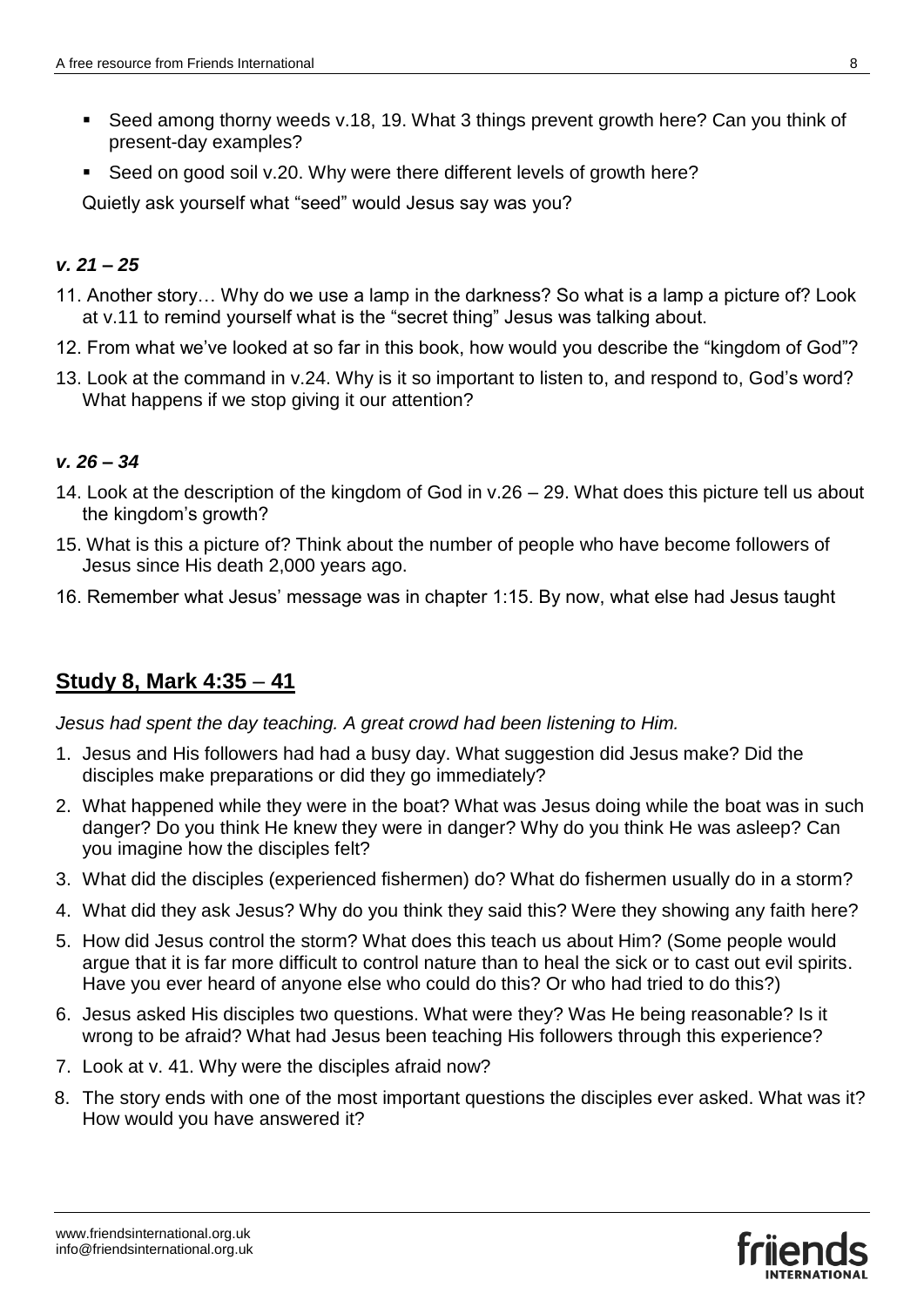# **Study 9, Mark 5: 1** *–* **20**

The word, or message, which Jesus' followers had been taught was powerful  $(4:1 - 34)$ . It was seen to be powerful in 4:35 – 41. There, Jesus had power to control a situation that seemed hopeless or impossible (a storm).

*v. 1 – 10*

- 1. Remember the question the followers asked each other in v.41. Where did they go after the storm? Find it on the map – this was not a Jewish area.
- 2. What six things do we learn about the man's condition?
- 3. What did he do when he saw Jesus? Why do you think he did that?
- 4. Look at v.7 and 8. Who do you think was speaking to Jesus? Remember Mark 1:24, 34 and 3:11, 12. What "insight" do these spirits have?
- 5. What else does the passage tell us about these evil spirits in v.8 10?
- 6. Have you ever had any experience where someone you know is, or has been, "possessed" by evil spirits? What can be done to help these people?

## *v. 11 – 20*

- 7. What did Jesus do then? Do you find this strange? If we see what happened to the pigs, what do you think the evil spirits were trying to do to the man?
- 8. What three changes took place in the man? Look at Colossians 1: 13 and Romans 6: 20 23. What do these verses tell us that Jesus does for people today?
- 9. How did the people react? What did they ask Jesus to do? Why? Would people be the same today?

10. What did the man ask Jesus to allow him to do? What task did Jesus give him? Did he

obey?

- 11.How would you define the word "beg"? Look at the times it is used in this story v.8, v.12, v.17 and v.18.
- 12.This was another situation that had seemed hopeless or impossible. What would this incident have taught the followers of Jesus who had been asking the question "Who is this man?"

# **Study 10, Mark 5: 21 – 43**

## *v. 25 – 34*

- 1. There was a woman in the crowd around Jesus. What are we told about her in v.25, 26?
- 2. How must it feel to be beyond help? Can you think of medical problems today where doctors cannot help?
- 3. This woman had a religious problem too. Her illness made her "unclean". She would not be allowed into the Temple to worship God. If anybody touched her they would also become "unclean". How would this make her feel?

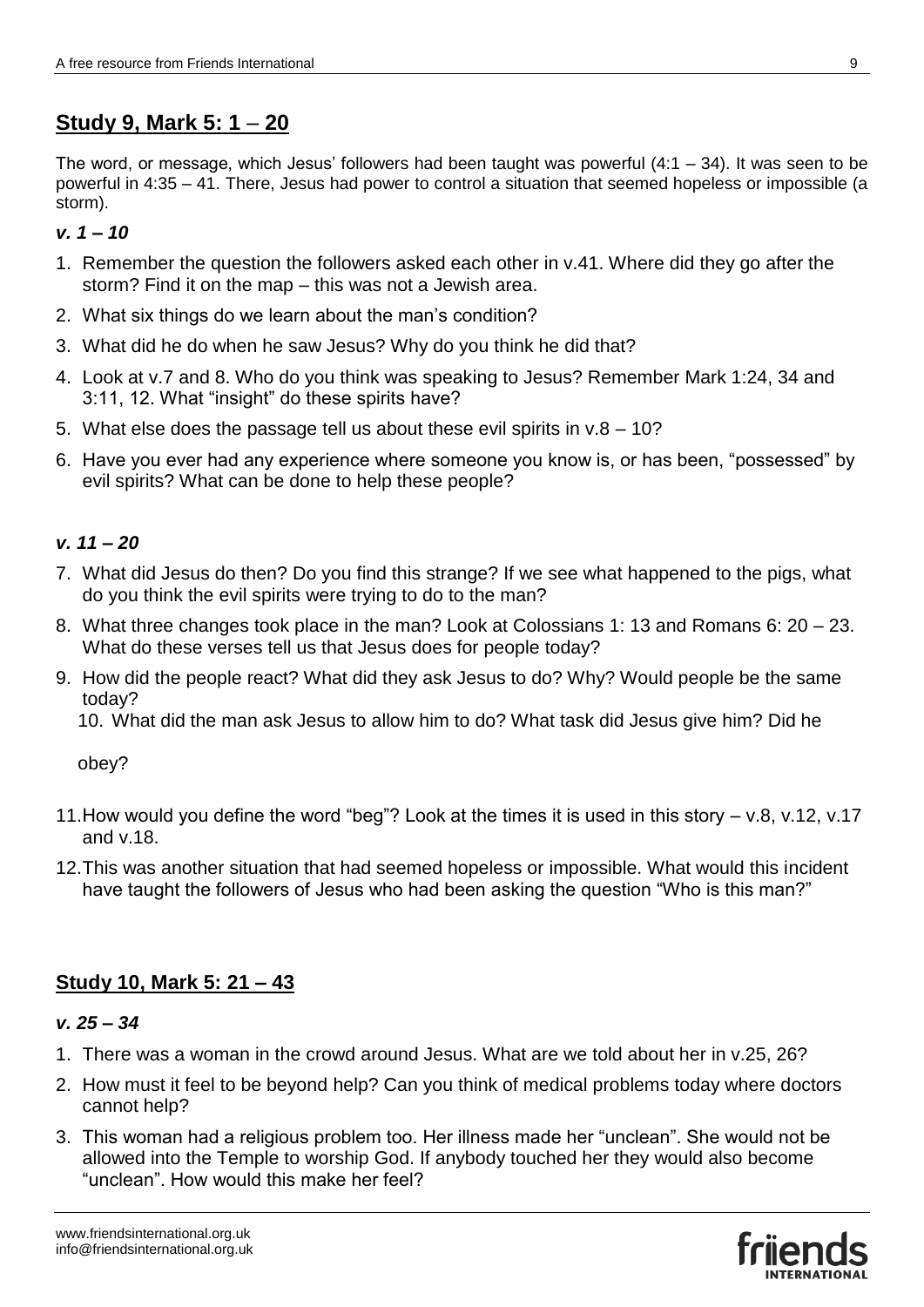- 4. Did the woman have faith?
- 5. How was she healed? In the crowd many people would have touched Jesus. Why were they not healed as well?
- 6. Why did Jesus ask her to come forward and explain what had happened? Look at how kindly He talked to her.

## *v. 21 – 24*

7. What do we learn about Jairus? Both he and the woman were desperate, but how did he approach Jesus? Did he have faith?

## *v. 35 – 43*

- 8. Perhaps Jairus was frustrated when Jesus was interrupted by the woman, especially when he heard the news in v. 35. Why might God have allowed this interruption?
- 9. What did Jesus say to him in v. 36? How would you feel if someone said that to you just after your child had died? The verb tense actually means, "keep on believing".
- 10.Who did Jesus allow into the room? Why do you think He kept other people away?
- 11.What do we learn about Jesus from the way He helped the little girl? And her parents?
- 12.Jesus had told the man in v. 19 to tell people what had happened to him. He made the woman in the crowd also speak publicly about her situation. Why did He tell the parents not to say anything?
- 13.How do these stories help answer the question "Who is Jesus?"

# **Study 11, Mark 6: 1 – 29**

#### *v. 1 – 6*

- 1. Where was Jesus? What did He do there on the Sabbath day? What was His main message when He was preaching? (1: 14, 15) Remember what had happened to Him last time He was in Nazareth. (3: 20 – 22). Who did not accept His teaching then?
- 2. How did the ordinary people respond to His teaching here? Where do you think they thought His power and authority came from?
- 3. What did Jesus say about this? What happened because of their unbelief? Why do you think Jesus was "amazed"?
- 4. Do you think this kind of reaction happens today?
- 5. What do these verses teach us about Mary?

## *v. 7 – 15*

- 6. What instructions did Jesus give the 12 followers? Why should they do His work in this way?
- 7. Why do you think Jesus told these men to leave a town that rejected their message?

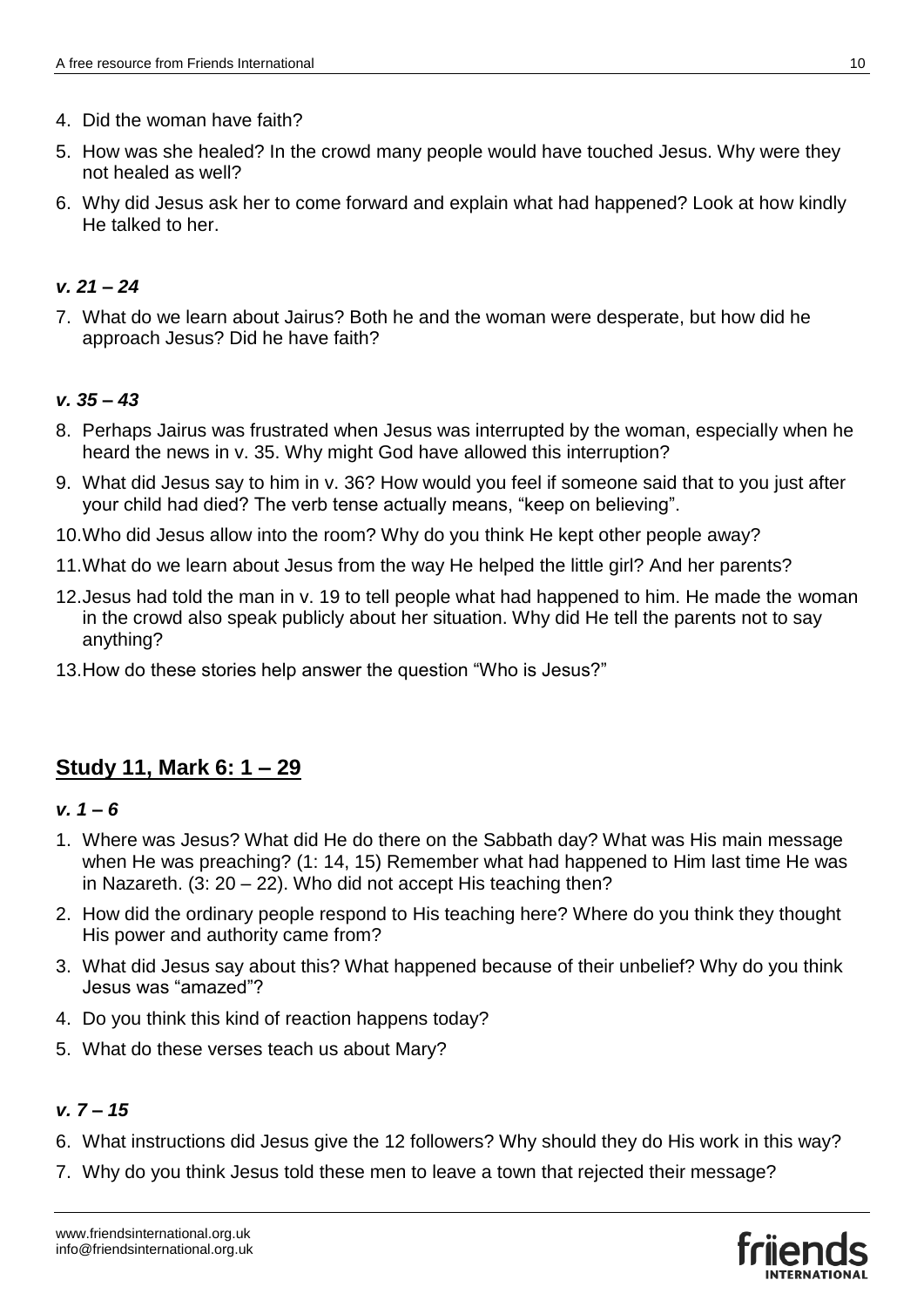- 8. Compare the message the disciples preached with John's message (1: 4) and Jesus' message (1: 15). What did the disciples do in addition to preaching? Where did they get their power from?
- 9. How did people respond to the news about Jesus? Did they recognise who He really was?

# *v. 16 – 29*

- 10.King Herod Antipas was the son of Herod I ("the Great"). He ruled from the year 4 BC to about AD 39. What do v.17 – 20 tell us about him?
- 11.If Herod had protected John and enjoyed listening to him preach, why did he put him to death?
- 12.Why did Herod fail to accept John's message? Does this happen today? What could he have done? If we think about the story of the seed and the different kinds of soils  $(4: 1 - 20)$ , what kind of soil do you think Herod was?

# **Study 12, Mark 6:30 – 56**

## *Remember the Big Question "Who is this man, Jesus?"*

*The people in Jesus' hometown did not understand who he really was, because they did not want to accept that He was special, and different from themselves. King Herod did not understand who Jesus really was, because he didn't want to obey what God had told him to do through John the Baptist.*

## *v. 30 – 34*

- 1. Look back at v. 12 and 13. What had Jesus' followers just finished doing? Were they successful?
- 2. How do you think they felt?
- 3. What did Jesus plan to do with them now?
- 4. Why did Jesus change the plan? How does this show us what was the most important thing for Jesus?

## *v. 35 – 37*

- 5. What was the problem? Who realised the problem, and how do you think they felt?
- 6. Who had caused the problem? Why do you think this was allowed to happen? What was surprising about Jesus' answer to His followers' concern?
- 7. How did the followers feel about this answer?
- 8. When Jesus said, "You give them something to eat", what could He have wanted to teach them after their successful mission?

#### *v. 38 – 44*

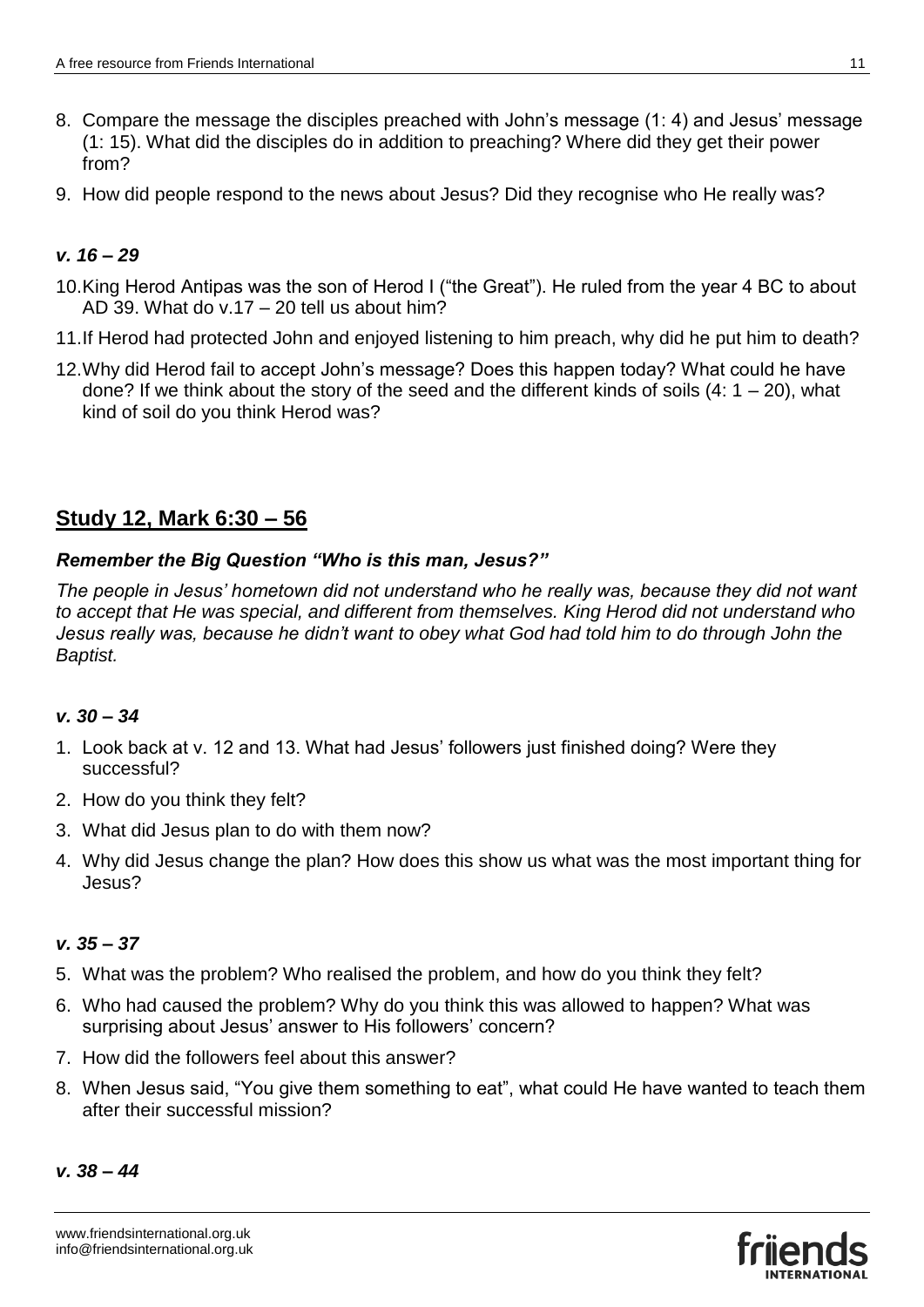9. What was the disciples' part in the feeding miracle? What was Jesus' part in the miracle? What does this teach us?

## *Note:*

This story reminds us of another feeding miracle in the history of Israel. You can read about it in Exodus chapter 16. After Moses led the people of Israel out of Egypt, they were living in the desert where there was no food. God Himself provided food in a miraculous way. Every day the Israelites came out of their tents and found a kind of bread on the ground, called "manna", which they could use for food. This happened all the time they were living in the desert – over 40 years. They were also told to keep some manna in a special jar so that future generations would know what God had done for His people. After Moses, the people of Israel looked forward to another greater rescuer, who would be like Moses.

10.What do you think Jesus wanted to teach His followers from this miracle?

## *v. 45 – 52*

- 11.Why did Jesus send the crowd away? We can find extra information in John 6: 15.
- 12.Why did Jesus go away from His followers? Why did He need to do this? What do you think He prayed about?
- 13.What sort of day had the followers had? Was it getting any better?
- 14.Why were they in trouble? Was it because they had done something wrong?
- 15.Why do you think they were so afraid? How can v.52 help us to answer this question?
- 16.Look back at Mark 4: 35 41. How is this story similar?
- 17.What should the followers have learned about Jesus by now?

## *v. 53 – 56*

- 18.This was the same area where the bleeding woman had been healed in Mark 5. Why was Jesus (and His followers) so popular here?
- 19.Did these people really understand who Jesus was?

## *Summary:*

Remember the Big Question – "Who is this man, Jesus?"

Think of all the people who had met or heard of Jesus in Mark chapter 6 (the people in His home town, Herod, the hungry crowd, the followers). Did they understand who He really was? Why? Why not? What does this teach us about human being in general?

# **Study 13, Mark 7: 1 – 23**

#### *v. 1 – 5*

- 1. Read chapter 6: 53 56 to see where Jesus and His disciples were. Where had the Pharisees and the teachers of the law come? Why do you think they had come?
- 2. Why did they criticise Jesus' followers? Why was this rule so important?

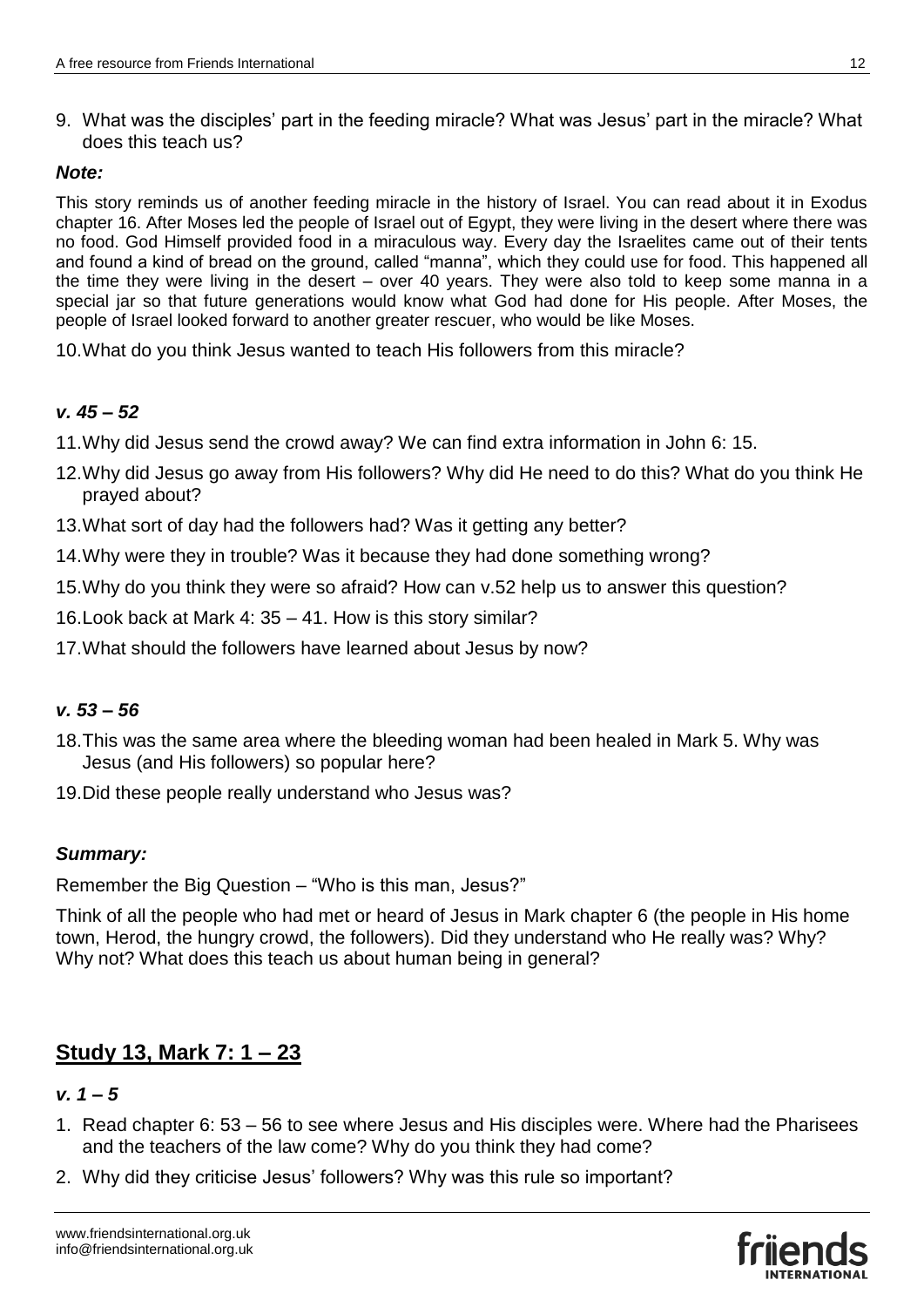3. Look up Exodus 30: 19 – 21, where God first gave that rule. What was it?

## *v. 6 – 13*

- 4. Why did Jesus say these people were hypocrites? What is a hypocrite? Do we use that word nowadays?
- 5. Look at what the Pharisees and teachers of the law were doing to God's commands…

God's command men's teaching

v.8

v.9

v.13

- 6. What was the difference between what Moses had said (v.10) and what the Pharisees said (v.12)? What did Moses mean by the word "honour"?
- 7. So how did the Pharisees judge whether a person was "clean" or "unclean"? Look at v.  $1 5$ again. Is it important to be "clean"? Why? Why not?

# *v. 14 – 23*

- 8. When Jesus said in v.15 "There is nothing a person puts into his body that makes him unclean" what did He mean? Look at v. 17 – 19 also. Was He saying it was all right to eat any food? Was he changing God's original laws?
- 9. What things did Jesus say make a person unclean? (v.20 23)
- 10.So what did Jesus suggest needs to happen if a person is to become clean in God's sight?
- 11.We have looked at three different interpretations of man's real need the crowds (6: 36), the Pharisees  $(7: 1 – 5)$ , and Jesus  $(7: 20 – 23)$ . What were they?
- 12.Look at what God had promised several years earlier in Jeremiah 31: 31 34.
- 13.Do you know how other religions teach their followers to become "clean"? How do you think a person can become clean in this way?

# **Study 14, Mark 7: 24 – 37 and 8: 1 – 10**

## *v. 24 – 30*

- 1. Where was Jesus in this story? Look it up on the map this was not a Jewish area. Why do you think He went there?
- 2. What do we learn about the woman in v. 25, 26? Why did she go to Jesus? What do you notice about the way she approached Him?
- 3. How can we explain Jesus' reply to her request? *(Note: "children" here refers to Israel, which was to receive the first invitation to join the kingdom of God. The word for dogs suggests the household pet. It was an affectionate, not insulting or racist term.)*
- 4. Notice the way the lady responded. Why did Jesus say it was a good answer? 5. Where was the woman's daughter? What happened to her?

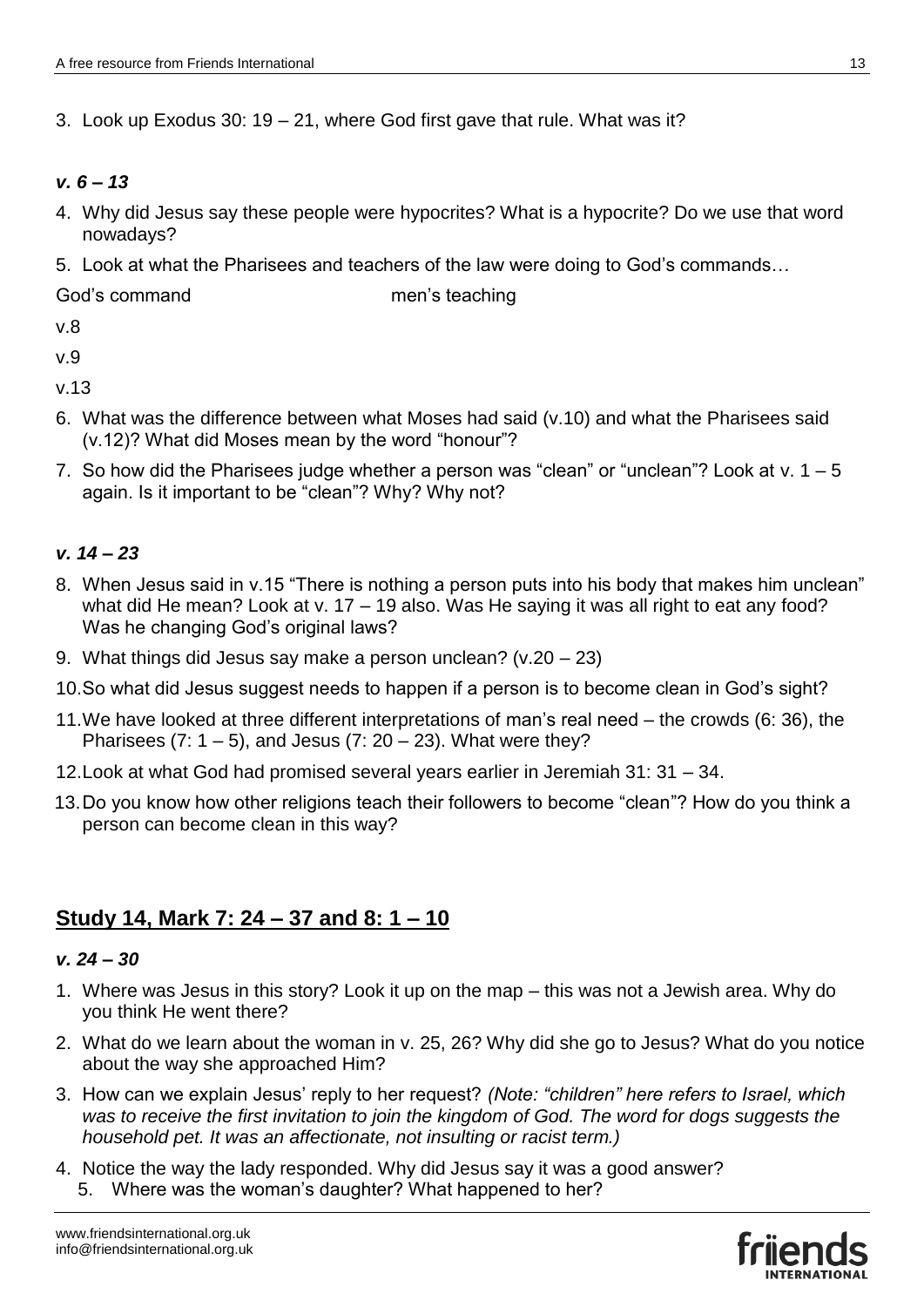6. Compare the woman with the Pharisees earlier in the chapter. Look at what Jesus said to the Pharisees (v.6) and the woman (v.29): whom did Jesus accept? Why?

## *v. 31 – 37*

- 7. Where was Jesus in this story? Look up chapter 5: 19, 20. Why was the deaf man brought to Him?
- 8. What did Jesus do when He met the man? Why do you think Jesus did this in private?
- 9. What three things did the deaf man experience?
- 10.If Jesus always performed a miracle in order to teach a lesson, what was he teaching here? Remember what Jesus said in chapter 4 about hearing.
- 11.Compare the way the people in this area responded to Jesus with some Jewish people (ch.3: 21) and the teachers of the law (ch.3: 30). Was He doing anything different in this area?

## **Chapter 8: 1 – 10**

12. This story seems very similar to the one in Mark 6: 30 44. Can you think of any differences?

14.Why do you think Jesus' followers replied in the way they did in v.4?

# **Study 15, Mark 8: 11 – 29**

- *v. 11 – 13*
	- 1. Why did the Pharisees talk to Jesus here? Look up Deut. 13: 1 6.
	- 2. What sort of miracle may the Pharisees have had in mind? Why did Jesus sigh? (When do

you sigh? Deeply?)

3. What do we show about ourselves if we ask for a miracle as "proof"? Why did Jesus refuse

to perform a miracle for them?

## *v. 14 – 21*

- 4. What does yeast do? Do you use it in your cooking? Or for anything else?
- 5. What was Jesus warning in v. 15? *(Remember why Jesus had criticised the Pharisees in*
- *chapter 7 v.6, 7, 13, 17 – 25. What had Herod failed to do in chapter 6 v.18 – 20, 23, and 27?*

*Both the Pharisees and Herod were leaders of Israel. The Bible sometimes talks about leaders* 

*as those who "feed" their people. Bread was one of their main foods.)*

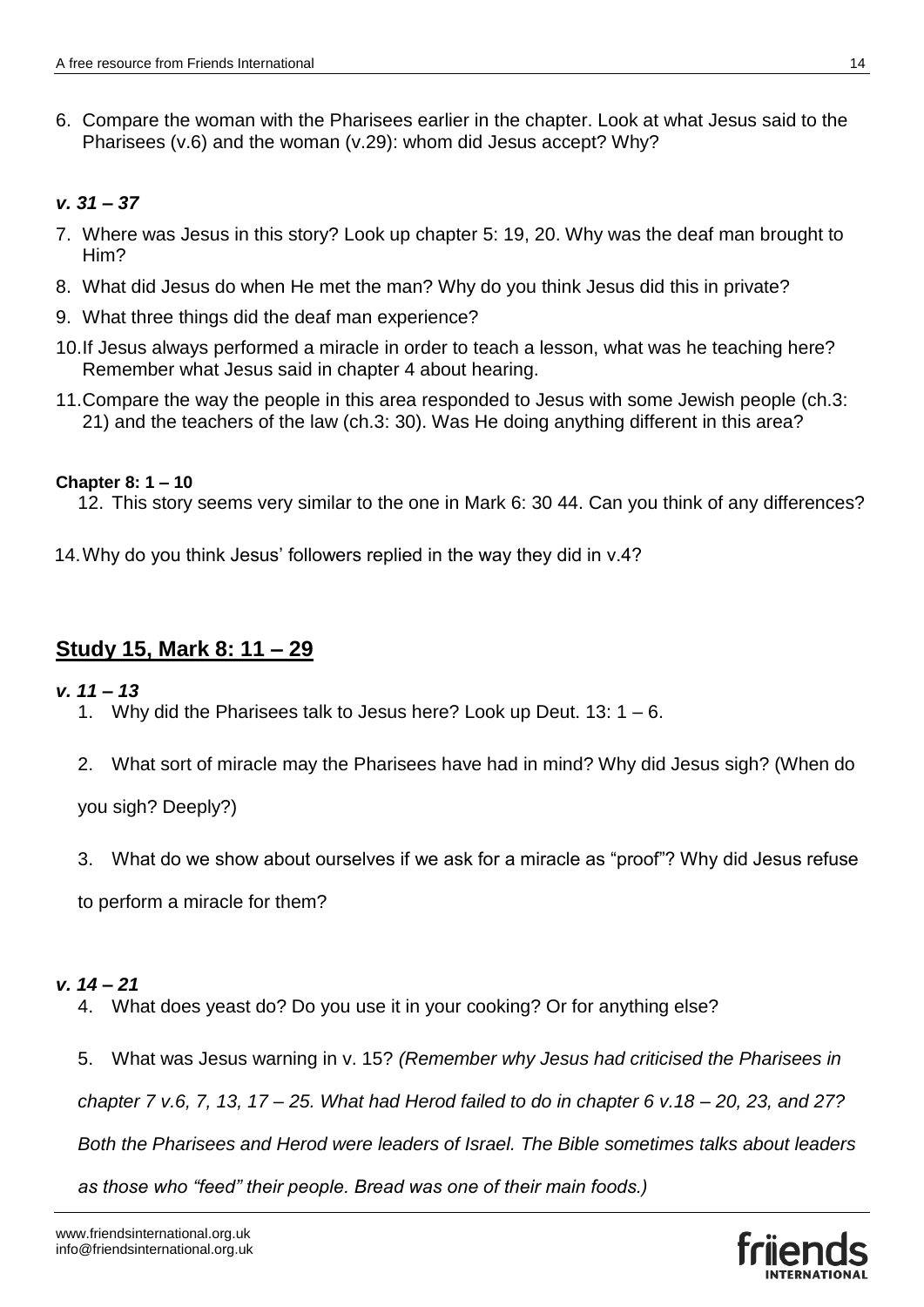6. What were the disciples worried about? (v.14, 16) What was Jesus concerned about? (v.17,

21)

- 7. What was the lesson Jesus had wanted to teach when He had fed the two large crowds?
- 8. How were the Pharisees and the followers similar? How were they different?

#### *v. 22 – 26*

9. What was wrong with the man in this story? How did Jesus help him? Why did He do this outside of the village?

10. Why do you think this miracle was recorded here? (Remember v.18) Can you think why Jesus healed the man in two stages?

## *v. 27 – 29*

- 11. What two questions did Jesus ask His followers?
- 12. How did they answer the first question? Had anything changed since chapter 6:14, 15?
- 13. How did Peter answer the second question? What did he mean by that?
- 14. Notice that something had changed between v.21 and v.29. How did this happen? What

was the point of the previous story? Finally the Big Question in Mark has been answered!

# **Study 16, Mark 8: 30 – 9:1**

## *8: 30 – 33*

1. Read v. 27 – 29 again. What 4 new things did Jesus start to teach His followers after

Peter's answer in v. 29?



<sup>2.</sup> What did Peter think of this new teaching? Why? What hopes must he and the others have had?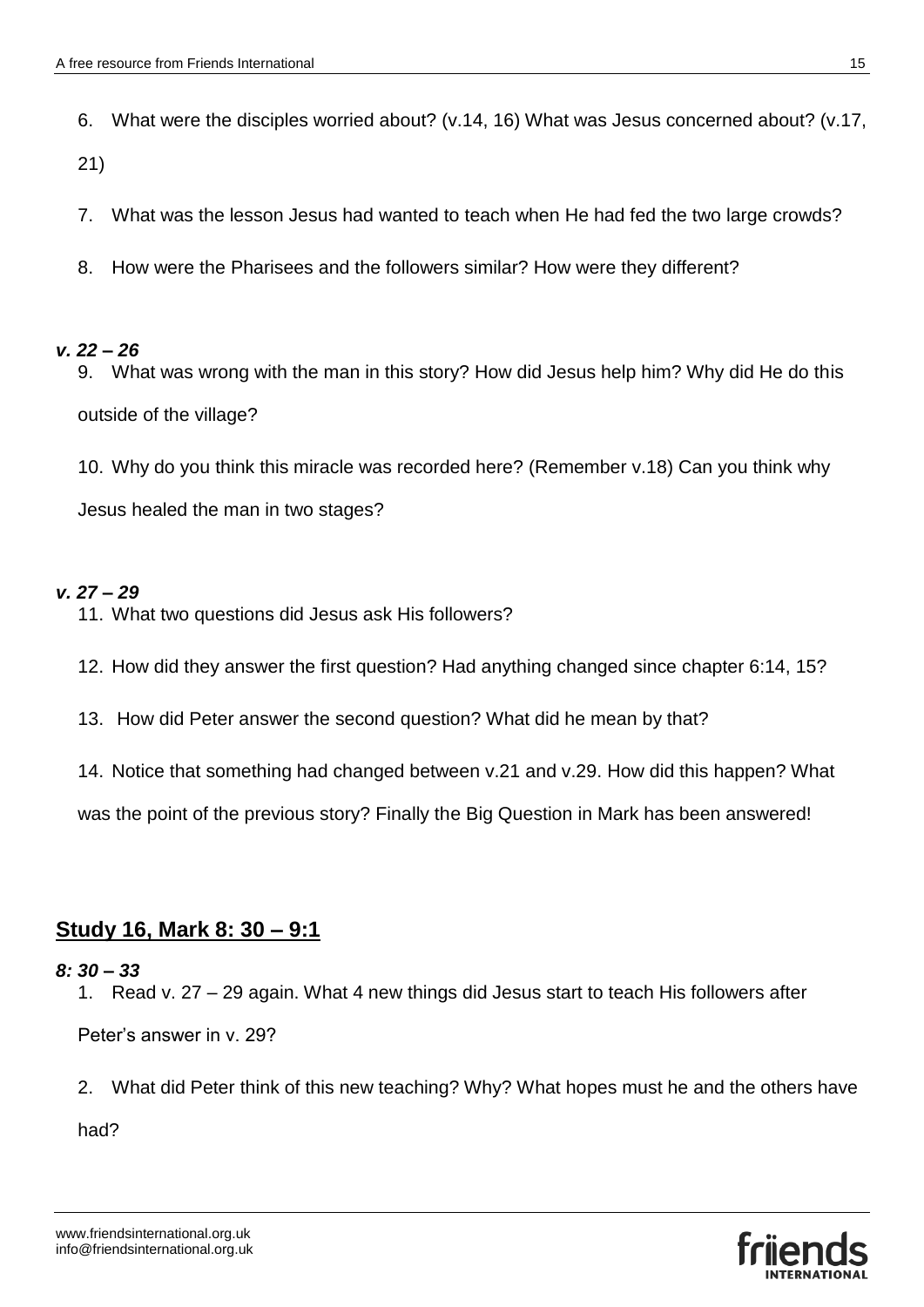3. What did Jesus call Peter now? Why? What are the things that men think are important?

What are the things that God thinks are important?

4. Why do you think Jesus ordered His followers in v.30 not to tell anyone who He was? How

do verses 31 – 33 show us that Jesus was right to say this?

## *8: 34 – 9: 1*

Find information in these verses to fill in the table.

|                | <b>Now</b> | In the future |
|----------------|------------|---------------|
| Jesus' way     |            |               |
|                |            |               |
|                |            |               |
| Not Jesus' way |            |               |
|                |            |               |
|                |            |               |

5. Look at v. 34. What sort of people died on a cross? Did your country have a similar kind of

punishment in the past? For what kind of person? So what did Jesus mean when He said His

followers must be ready to die on a cross?

- 6. Do you know of anyone in your country that has actually died for following Jesus? Many people would think they were foolish to go this far. Would you agree?
- 7. Look at v. 35. What do you understand by the phrase "true life"? What do you think Jesus meant?
- 8. Look at v. 36. What could it mean, "to lose your soul"?
- 9. Why must we follow Jesus to get true life? Can't we do it on our own?
- 10.Look at v. 38. What future time is Jesus talking about here?
- 11.Look at 9: 1. What future time is Jesus talking about here?

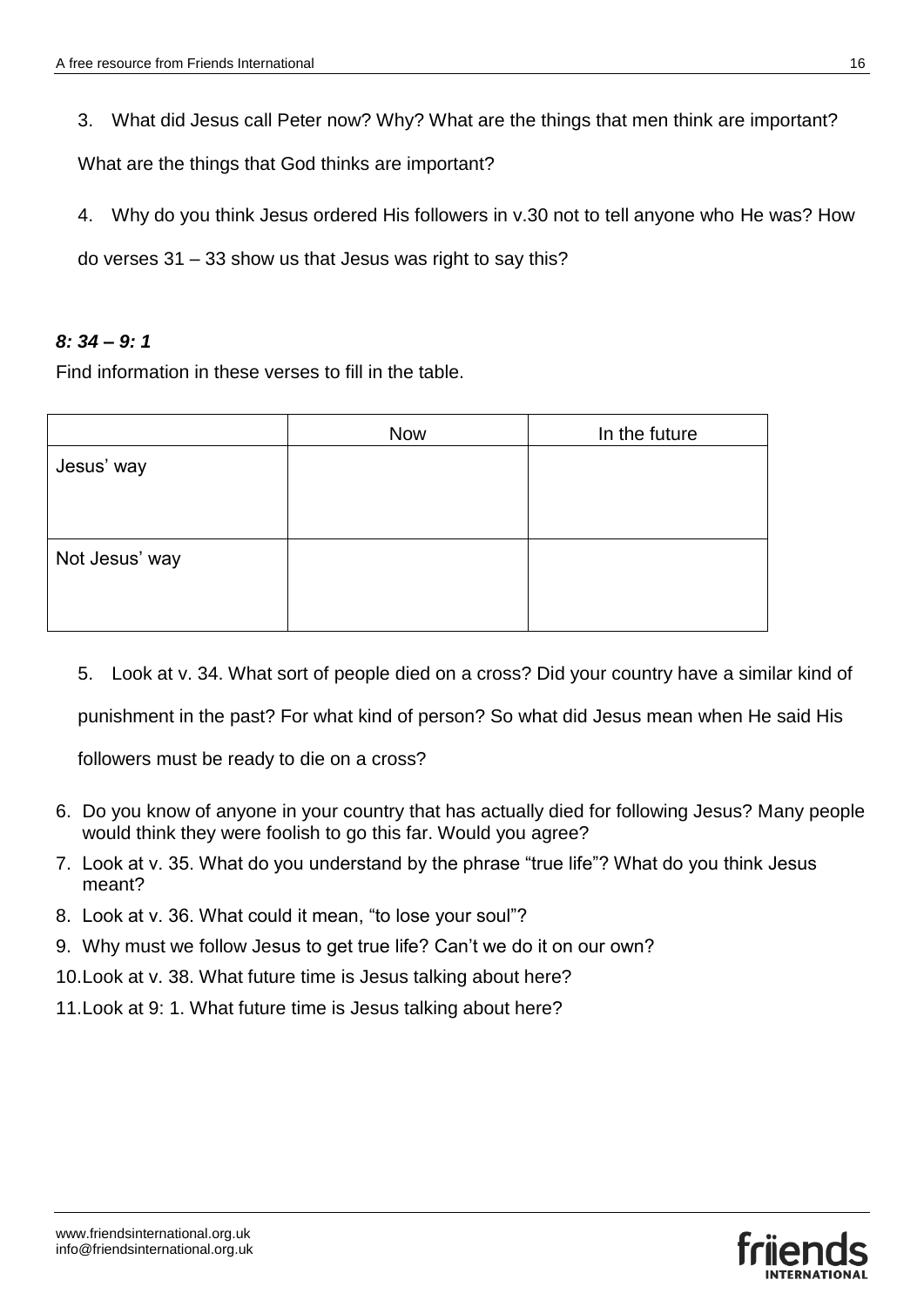# **Study 17, Mark 9: 2 – 13**

## *v. 2 – 8*

- 1. Describe what happened here. When and where did it take place? Who was there? Who were Moses and Elijah\*? Why were these two men with Jesus on the mountain? Look up Matthew 5: 17.
- 2. What did this event teach about Jesus? How did this experience link up with chapter 8: 29 and 9: 1?
- 3. How did the three followers feel about what they saw?
- 4. Remember what Jesus had been teaching in ch.8: 31 38. So what was the voice from the cloud telling the followers to do? Whose voice was it? Why did they need to hear this message?
- 5. The three followers had been given this glimpse to reassure them that 8: 38 was true. 8: 31, 32 was also true. Look at the word "must" in those verses. What does the use of that word show?
- 6. Do you think the followers understood these things?

## *v. 9 – 13*

- 7. Why couldn't they tell anyone yet? When could they talk about this experience? Why did they have to wait until then?
- 8. What two questions did the disciples have? With reference to Elijah, look up Malachi 4: 5. What did Jesus say Elijah does?
- 9. The disciples were asking how could Jesus be the promised one if Elijah had not yet come. Jesus said he had come – who was he? See Matthew 17: 11–13.
- 10.Why did Jesus talk about his suffering in v.12b? Think about the link between that and "Elijah". The prophet could only bring a message about God's kingdom, and then he was killed. Read 8: 31 again. How would Jesus be different from the prophet?

## *\*Note:*

*These were two of the most important Jewish leaders in the past. Both men had visions of God on a high mountain (Exodus 24, 1 Kings 19). Moses' vision came six days after it was promised. Moses and Elijah represent the Law of God and His prophets. A prophet is someone who brings God's word, or message. The fact that these two men appeared confirmed that Jesus was the one the Old Testament had promised would come.*

# **Study 18, Mark 9: 14 – 29**

# *v. 14 – 27*

- 1. What was going on?
- 2. The people were surprised / amazed when they saw Jesus and ran to welcome Him. Why? Imagine how you would have felt if you had seen Him then.
- 3. What did the man call Jesus? Why?

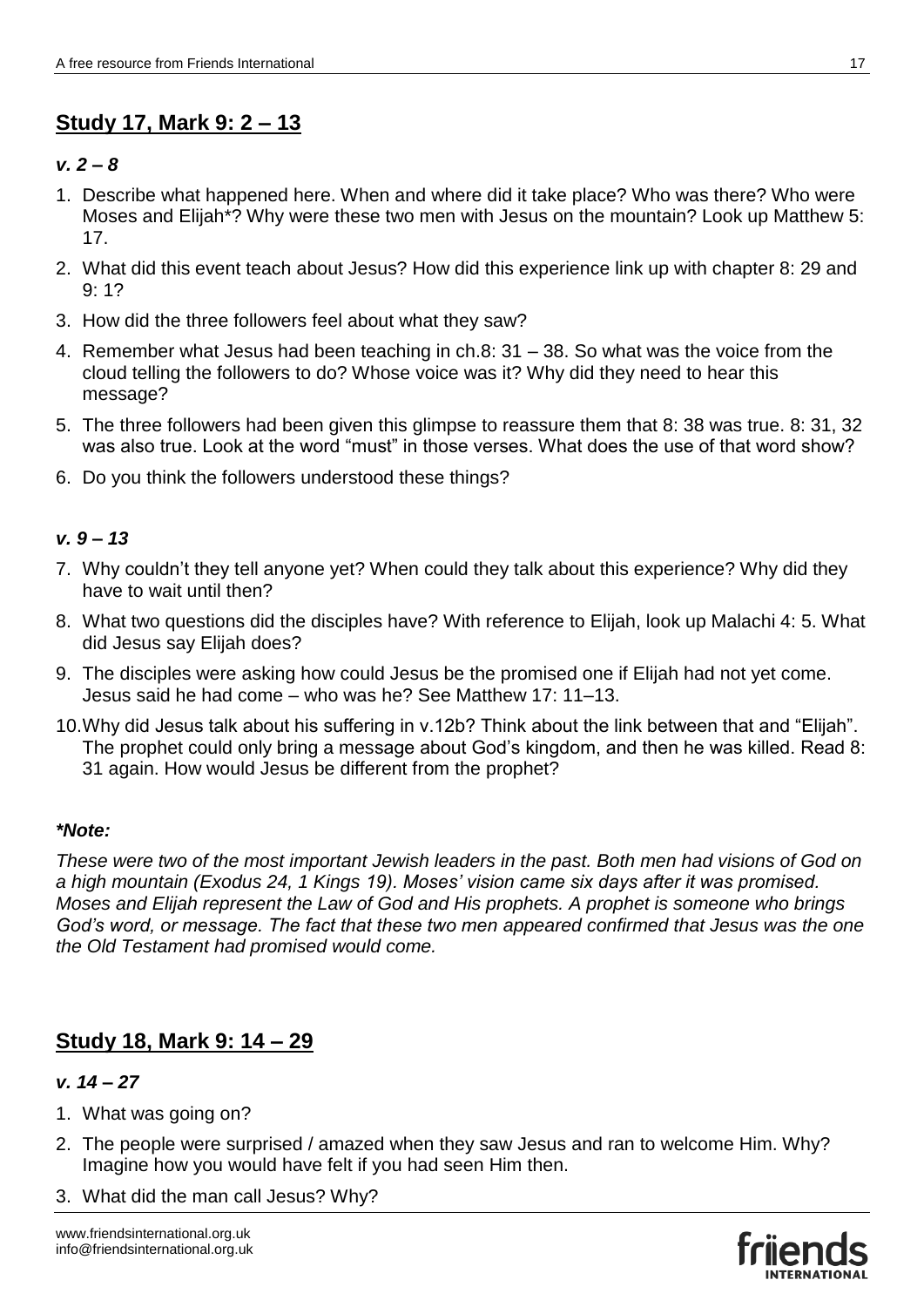- 4. Imagine how the father felt. What was the problem? Have you ever seen cases like this in your country?
- 5. Have you ever felt desperate like this man? (Utterly helpless) What did you do? Why do you think Jesus' followers had not been able to help?
- 6. Why did Jesus ask the father to describe his son's condition?
- 7. What happened then? Why do you think this happened when the spirit saw Jesus?
- 8. What did the father ask? When he said "If you can do anything for him, please have pity on us and help us" do you think he believed Jesus could help?
- 9. How did Jesus reply? What does that mean? All things?
- 10."I do believe! Help me to believe more!" Why did the father reply like this? Did he believe? Why was he struggling?
- 11.He was very honest. What can we learn from this about faith/ belief? Do we need to have absolute faith before God can act?
- 12.Describe what happened next. How did Jesus talk to the spirit? Was it possible for Him to drive it out?

## *v. 28, 29*

13. Why couldn't the disciples drive out the evil spirit? Look at them earlier in the story – v.14,

16.

- 14.What do you think Jesus meant by "prayer"?
- 15.Are there times when Jesus finds problems of faith in us?
- 16.Can He help in *every* situation? Even if we are struggling?

# **Study 19, Mark 9: 30 – 50**

## *v. 30 – 32*

- 1. Why did Jesus want to keep His travels a secret? What was He teaching? Remember 8: 31. "Must" and "will be" are important words.
- 2. How could it be part of God's plan to have Jesus killed? Does this seem strange? How did the followers of Jesus react to this teaching?

## *v. 33 – 37*

- 3. What do you think makes a person great?
- 4. Can you think of situations where someone is greater than others in the same group? Is that a good thing? Was it good that the disciples were having this discussion?
- 5. Compare the subject of concern in Jesus' mind (v.31) with that in the disciples' minds (v.33, 34). How did the disciples feel when Jesus asked about their discussion? Remember what He had taught them in 8:34.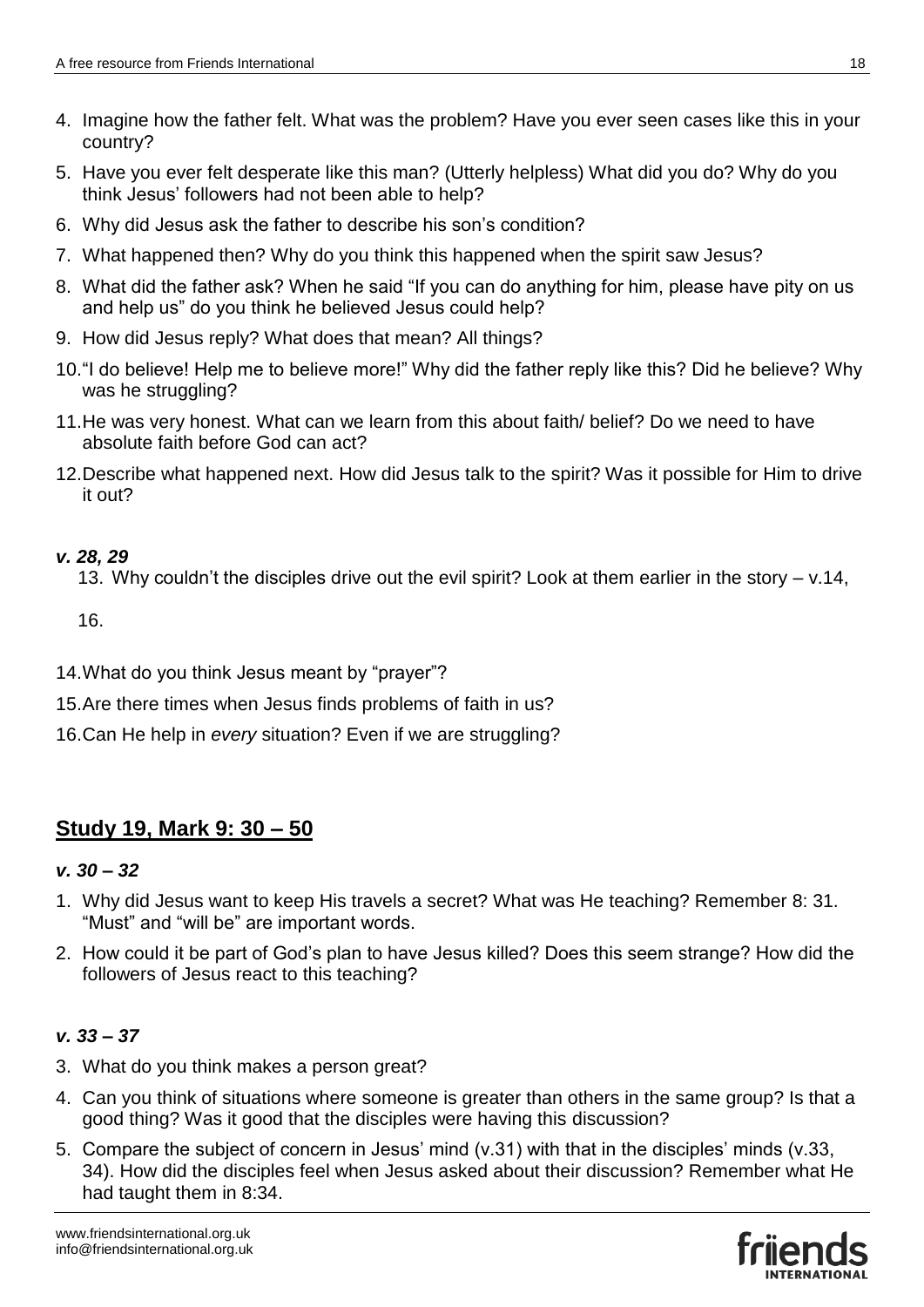- 6. Jesus corrected His followers by teaching them two things in v. 35 37. What were they?
- 7. What do you think He meant by these? Can you think why He used a child?

## *v. 38 – 41*

- 8. John told Jesus about a man they had met. What was the problem?
- 9. Jesus gave a surprising answer. Why did He support the man? Remember the previous story (9: 18, 27). Also look at Matthew 12: 30.
- 10.How was Jesus' attitude different from the disciples?
- 11.Notice the emphasis on Jesus' name in v.37 39. What does it mean to do something in Jesus' name?

## *v. 42 – 48*

- 12.In these verses there are four pictures. In each one what is better than what? Who are the "little children"?
- 13.How can your hand, foot or eye cause you to sin? Should you really cut it off? What is the result of sin in each case?
- 14.What spiritual truth was Jesus teaching by using this strong language?

# *v. 49 – 50*

- 15.What are the two uses of salt described here? What things about the Christian life do they describe?
- 16.What was Jesus' final statement to the disciples here?

# **Study 20, Mark 10: 1 – 31**

Jesus was now moving south, towards Jerusalem, where eventually He would be put on trial and killed. In this chapter the events that happened immediately before what we call "Holy Week" are told. Five different groups of individuals came to Jesus with requests.

#### *v. 1 – 12*

- 1. Notice where Jesus was. Look up 1: 4, 5 and 6: 17, 18. What question did the teachers of the law ask Jesus? Why was this a trick question? Remember King Herod in 6: 18.
- 2. In your culture, what do people feel about divorce?
- 3. Look at how Jesus replied: He asked these teachers of the law what the law actually taught in Deuteronomy 24: 1 – 4. Why had Moses written this instruction? Was it a command? Or a description of what happens?
- 4. What is God's plan for marriage  $(v.6 9)$ ?
- 5. Looking at Jesus' reply to the question in v.2… Had the teachers been successful in tricking Jesus?

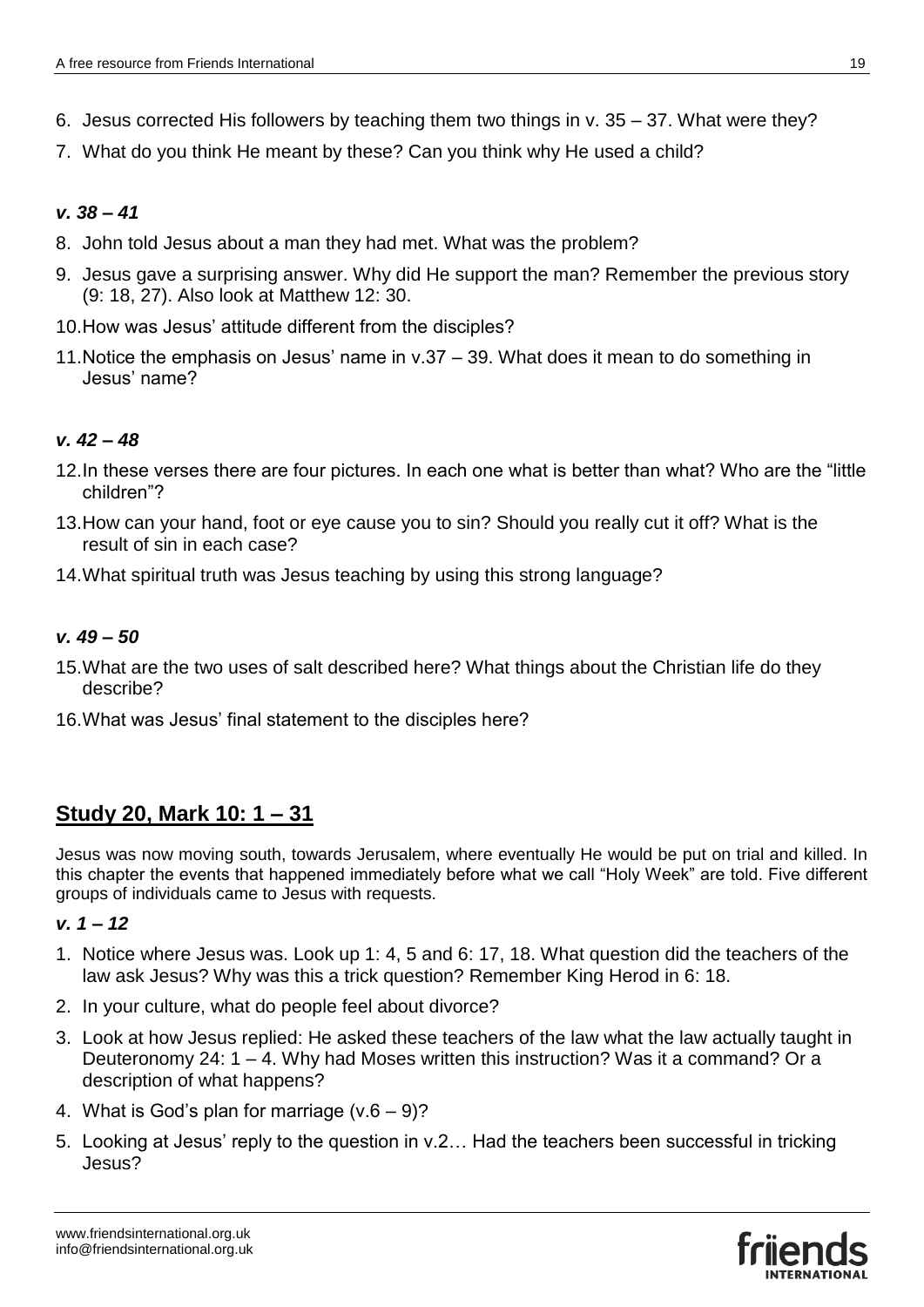6. In Jewish law a man was not considered to have committed adultery against his wife if he divorced her, nor could a woman ask for a divorce. So what was significant about what Jesus taught in v.11, 12?

# *v. 13 – 16*

- 7. What group of people came to Jesus here? Why do you think they did it? Do you have the idea of giving a "blessing" in your culture? What does it mean?
- 8. What did the disciples do about this? Why is that surprising? Remember 9: 36, 37.
- 9. What did Jesus teach about the kingdom of God from this incident? How is this different from 9: 36, 37? So how do I receive, or accept, the kingdom? How do I not receive it?

# *v. 17 – 22*

- 10.Who came to Jesus next? What was his question? Why do you think he asked it? What verb did he use in the question? What kind of answer do you think he expected?
- 11.Look at what Jesus thought of the man. So how did the man fail in regard to the commandments in v.19? Look up Deuteronomy 6: 4, 5.
- 12.What did Jesus ask him to do? Why? Do we have to do this if we want to follow Jesus?
- 13.How had the Pharisees and the rich man failed to receive the kingdom like a child?

# *v. 23 – 31*

- 14.How did Jesus surprise his disciples in v.23 25? Does this teaching surprise you? In many cultures, wealth is a sign of God's blessing.
- 15.Why is it so hard for the rich to enter the kingdom of God? Does Jesus hate wealth?
- 16.What did the disciples mean by the word "saved" in v.26? What was Jesus' reply?
- 17.What did Peter say about himself and the others? Do you think that was a good thing to say to Jesus?
- 18.In His reply Jesus promised three things: what were they? He also gave a warning in v.31 what was that?

# **Study 21, Mark 10: 32 – 52**

## *v. 32 – 34*

- 1. Where were the group going? Why do you think the followers were amazed and afraid?
- 2. What was going to happen? Look at the new details (compare with 8:31 and 9:31), which show that this would be shameful and humiliating. How would you feel if you knew this was going to describe your death?
	- 3. It is very interesting to read what a Jewish prophet had written about 700 years before.

Look up Isaiah 53: 3 – 10.

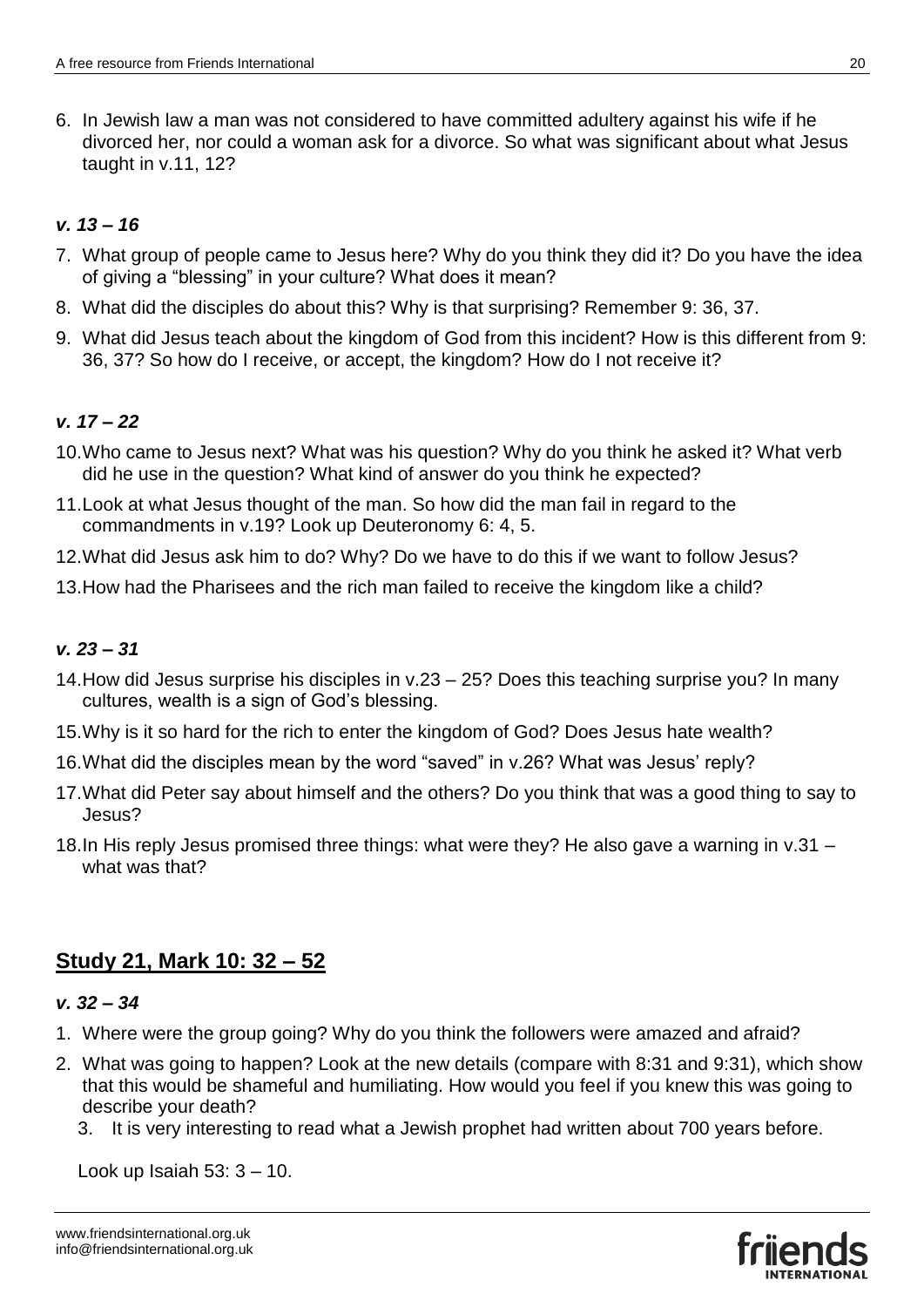## *v. 35 – 45*

- 4. What was the question James and John asked Jesus? What did they really want?
- 5. Why did Jesus say in v.38 that James and John did not know what they were asking?
- 6. How did their reply in v.39 show that they did not understand? Look at what happened to James (Acts 12: 2) and to John (Revelation.1: 9) some time later.
- 7. Remember James and John's question. How did Jesus answer it in v.40?
- 8. The other disciples were angry with James and John. Were they any better than them? Compare 10: 41 and 9: 34.
- 9. What did Jesus teach them in v.42 44? What is man's way? God's way?
- 10.Look at Philippians 2:6 8, to show Jesus' own example.
- 11.Verse 45 is considered one of the most important verses in Mark's Gospel. What does it say was the purpose of Jesus' coming to the world? How could He save many people by giving His life? What is another word for save? (In some translations it says "to give His life as a ransom for many")

# *v. 46 – 52*

- 12.Jesus and His followers were on the final stages of their journey. Who did they meet? What kind of man was he?
- 13.Why did he address Jesus as "Son of David"? Why do you think the people told him to be quiet? What did he ask from Jesus?
- 14.Look at what Jesus said to him. It was the same thing He had said in v.36. Why was this man healed? What did he do afterwards? It is interesting to note that James and John were still acting as if they were blind. They did not understand. Bartimaeus understood more clearly.

Note: v. 39 In the Old Testament, the "cup" represents God's anger at man's sin. Look at Psalm 75: 8 and Ezekiel 23: 32, 33, for example. Being overwhelmed with water is also a picture of God's anger, or of the judgement from which He saves us. Genesis chapter 7, and Isaiah 54: 9, or Jonah 2: 3 – 6 show this.

# *Summary:*

In this chapter five groups of individuals had come to Jesus with requests. The only people whose requests had been accepted by Him were the children and the blind beggar. Why was this? How were the Pharisees ( $v.2 - 9$ ), the rich man ( $v.17 - 22$ ) and James and John ( $v.35 - 40$ ) different from them?

# **Study 22, Mark chapter 11**

## *v. 1 – 11*

1. Look at the map to see where Jesus was. He had met Bartimaeus in Jericho.

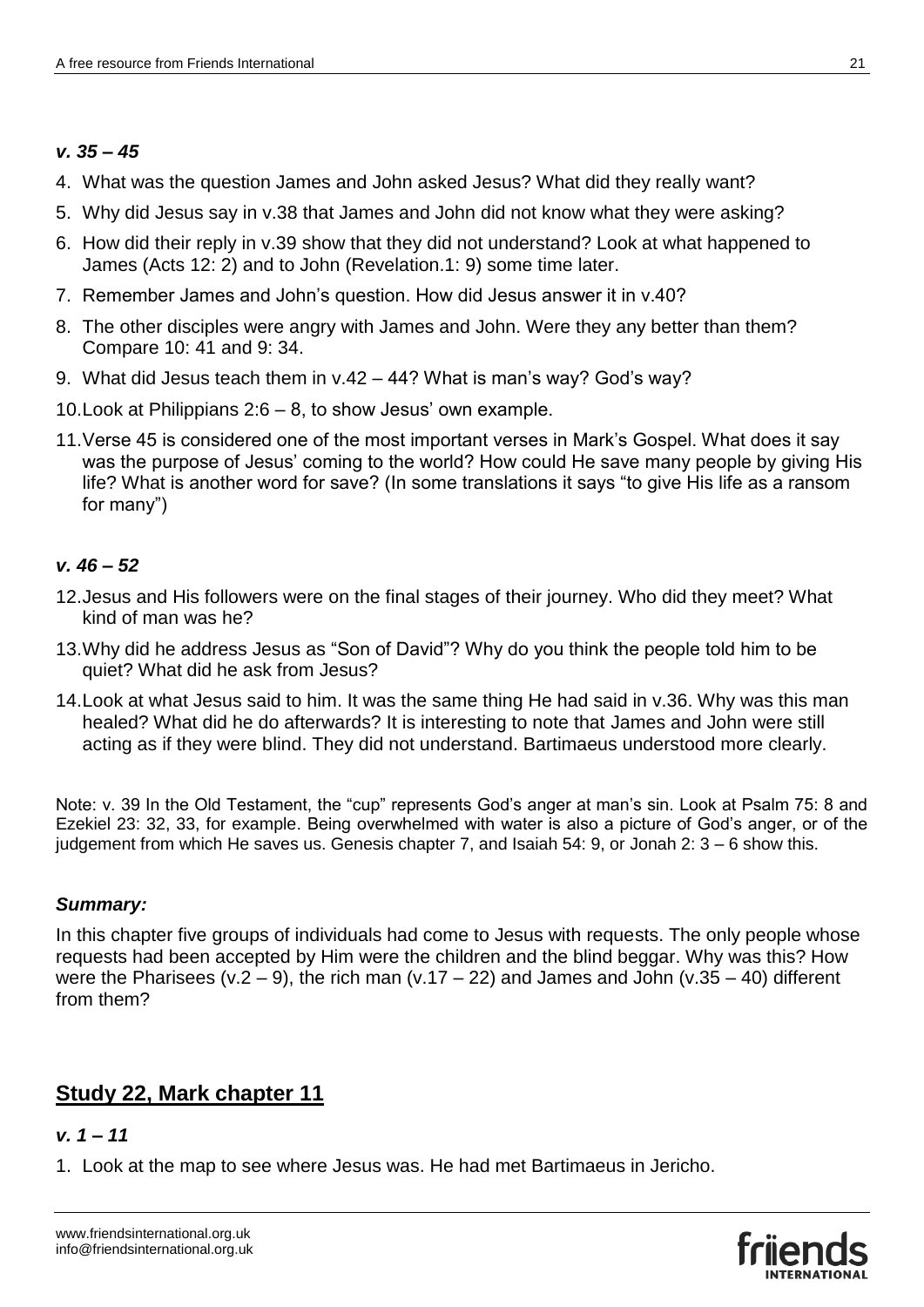- 2. What instructions did Jesus give two of His followers in v.2, 3? What does this tell us about Jesus? The disciples?
- 3. *Note: riding on the colt was the sign of a royal person coming in peace, rather than war.* Look at Zechariah 9: 9: what happened in this story was prophesied hundreds of years earlier.
- 4. What did the people do when Jesus entered Jerusalem? What did they say? Why? What were they looking forward to? (v.10) *Note: King David was the greatest king Israel had ever had. The Saviour Jews were waiting for was to come from the family of King David.*
	- 5. What was the first thing Jesus did when He entered Jerusalem?

## *v. 12 – 14*

- 6. What do we see about Jesus in v.12? Do you find it surprising that Jesus had these human needs?
- 7. What happened on the way back to Jerusalem the following morning? *(v. 13, 14 are difficult to understand. Jesus was teaching a "parable"/ story with a deeper meaning. Though it was not yet the season for full fruit, if the tree was going to bear figs later, some small fruits would have appeared before the leaves came. The lack of fruit at this point meant there would be no figs later, and the leaves were a "deception".)* Can you think what the fig tree was a picture of?

## *v. 15 – 19*

8. Describe what happened in the Temple. If you had been there, what would you have seen

and heard? Why was Jesus so angry about what was taking place? *Note: Notice especially* 

*v.17. For us this is very significant. Are you Jewish? Or do you come from another nation?* 

*Jesus was particularly angry that the area set aside for non-Jews to pray had been turned into a* 

*market.*

- 9. Remember chapter 7: 6 8. How was Israel like the fig tree leafy and fruitless? From these verses, what kind of fruit would God be looking for?
- 10.How did the leading priests and teachers of the law respond to this situation? Why?

# *v. 20 – 25*

- 11.What had happened to the fig tree? As this was a picture of something deeper, what was going to happen to the Temple? (And what it represented).
- 12.Peter "remembered" and understood what Jesus had been teaching. He must have been shocked. Why did Jesus then say to him, "Have faith in God"?
- 13.Look at v.22 25. Jesus talked about

*Faith in God* – instead of faith in the Temple

*Prayer* – instead of empty sacrifices

*Forgiveness* – not refusing to welcome people from other nations.

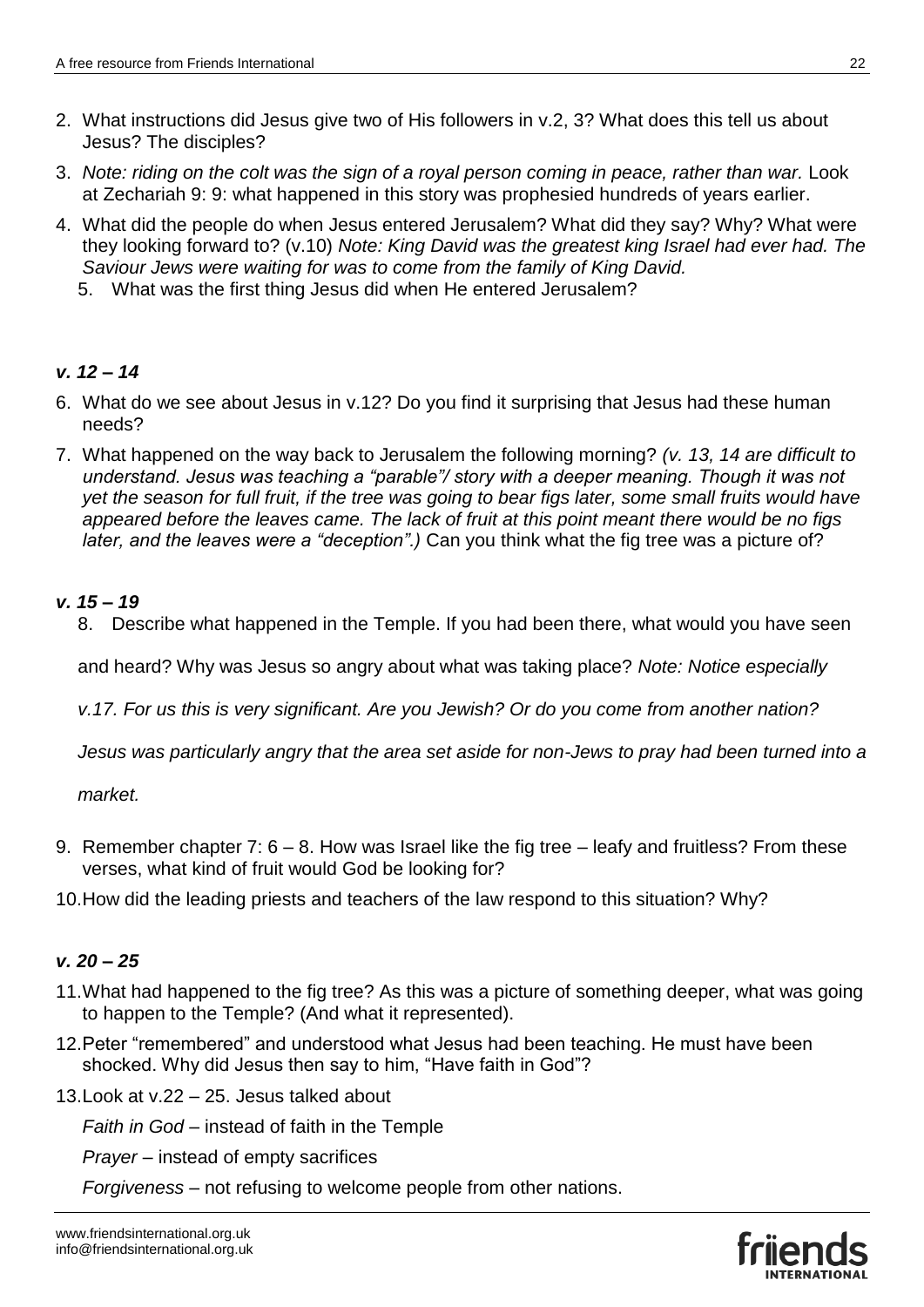Do you find anything surprising about the kind of faith and prayer He was talking about?

# *v. 27 – 33*

- 14.Where did Jesus and His followers go when they returned to Jerusalem? Who challenged Him? Why? What "things" were they referring to? (See v.15 – 17) Was their question a good one?
- 15.Jesus answered with another question. Why couldn't they answer His question about John?
- 16.Look at what John had said about Jesus in John 1: 29 34.

# **Study 23, Mark 12**

## *v. 1 – 12*

- 1. Describe what happened in this story. To help understand the meaning, read Isaiah 5: 7 and Jeremiah 7: 25, 26. Who was the man? The vineyard? The farmers? The servants? The son? From Isaiah 5: 7, what fruit is God looking for?
- 2. How did the tenants treat the servants? How was the owner's son described? Did the farmers respect the son? What did the tenants want most?
- 3. What warning did Jesus make in this story?
- 4. Look at v.10, 11. This is a similar parable, using a different picture. Who were the builders, the cornerstone? What was Jesus saying about Himself here?
- 5. How did the Jewish leaders react to this story? Why?

# *v. 13 – 17*

- 6. Who came to Jesus? Why? Remember when the two groups usually enemies had worked together before (Mark 3: 6). What was their question?
- 7. What would happen if Jesus had answered, "yes, pay"? Or "no, don't pay"?
- 8. What did Jesus recognise about these questioners? Compare with Mark 7:6. What is a hypocrite? Can you think of examples of people who are hypocrites today?
- 9. In the first century, if the Caesar's image was on a coin, it actually belonged to him. What do you think Jesus meant by His comments on things that belonged to Caesar? Genesis 1: 27 teaches that people are made in God's "image". As taxes were due to Caesar, what is due to God?

# *v. 18 – 27*

- 10.Who came to Jesus here? What strong belief did they have? What was their question? Why do you think they asked it?
- 11.Look at how strongly Jesus told the Sadducees they were mistaken in v.24, 27.
- 12.What did Jesus teach about marriage in v.25? (Do you find this surprising?)

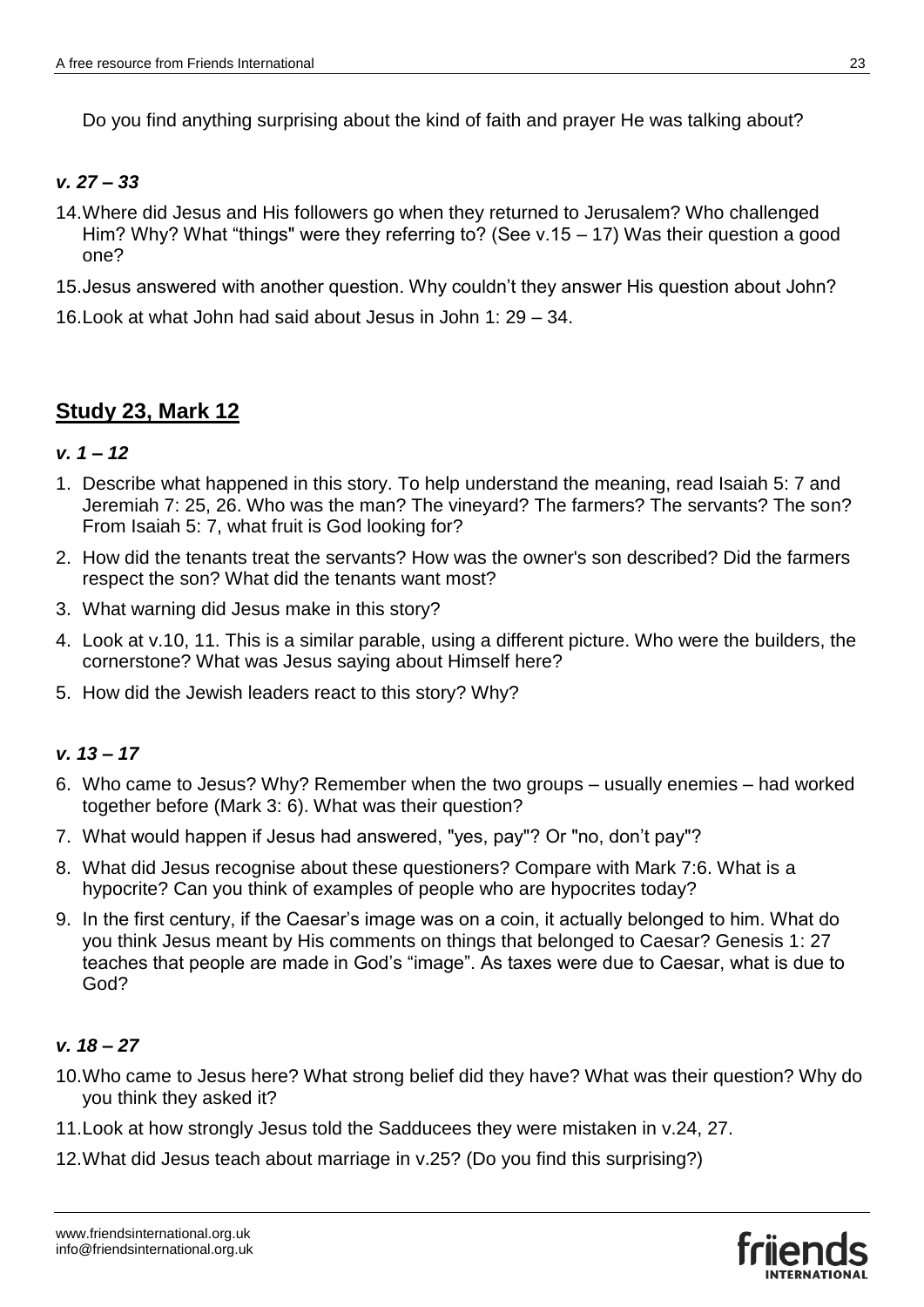13.What did He teach about the resurrection? How do v.26, 27 explain this? Notice He used a story from the second book in the Old Testament (the Sadducees only accepted the first five books).

# *v. 28 – 34*

- 14.What question did this man ask? Do you think he was also trying to trap Jesus?
- 15.What was Jesus' answer? Why are they the most important commands? What do you think it means to love God in the way Jesus described? And your neighbour?
- 16.What do you notice about the scribe's answer at the end of v.33? What does this tell us about him? Why did Jesus say he was close to the kingdom?
- 17.Why do you think the questioning stopped now?

## *v. 35 – 37*

In chapter 11: 27 – 33, the religious teachers had questioned Jesus about His authority. Now Jesus asked a question, about the Jewish belief that the Christ or Messiah would be a descendant of King David, Israel's greatest king. (Jeremiah 33: 14 – 16) To a Jew, a descendant was inferior to his ancestor. Jesus showed from another book in the Bible that when King David had talked about the Messiah, he had called him "Lord". The Messiah would be a descendant of David, but his LORD, too. Jesus suggested therefore that these "teachers" had not understood the Old Testament.

## *v. 38 – 44*

- 18.Describe the teachers of the law. What did they love? Remember v.30.
- 19.Who will judge them? How? Why? 20. What did the widow do? Why? (Is it necessary to give all our money in order to become a

member of the kingdom of God?)

21.Compare the widow with the scribes and the many rich people. What do you think she loved? Remember v.30. Was Jesus criticising or praising her?

## *Summary:*

- How would you describe the different people who questioned Jesus in this chapter? How many times did Jesus use quote the Old Testament in His answers? Why?
- What is the main theme of this chapter?
- If you had been one of Jesus' followers, what would you especially remember from these situations?

# **Study 24, Mark 13**

This chapter talks about two events: the fall of Jerusalem and the Second Coming of Jesus Christ. Many Bible students think that

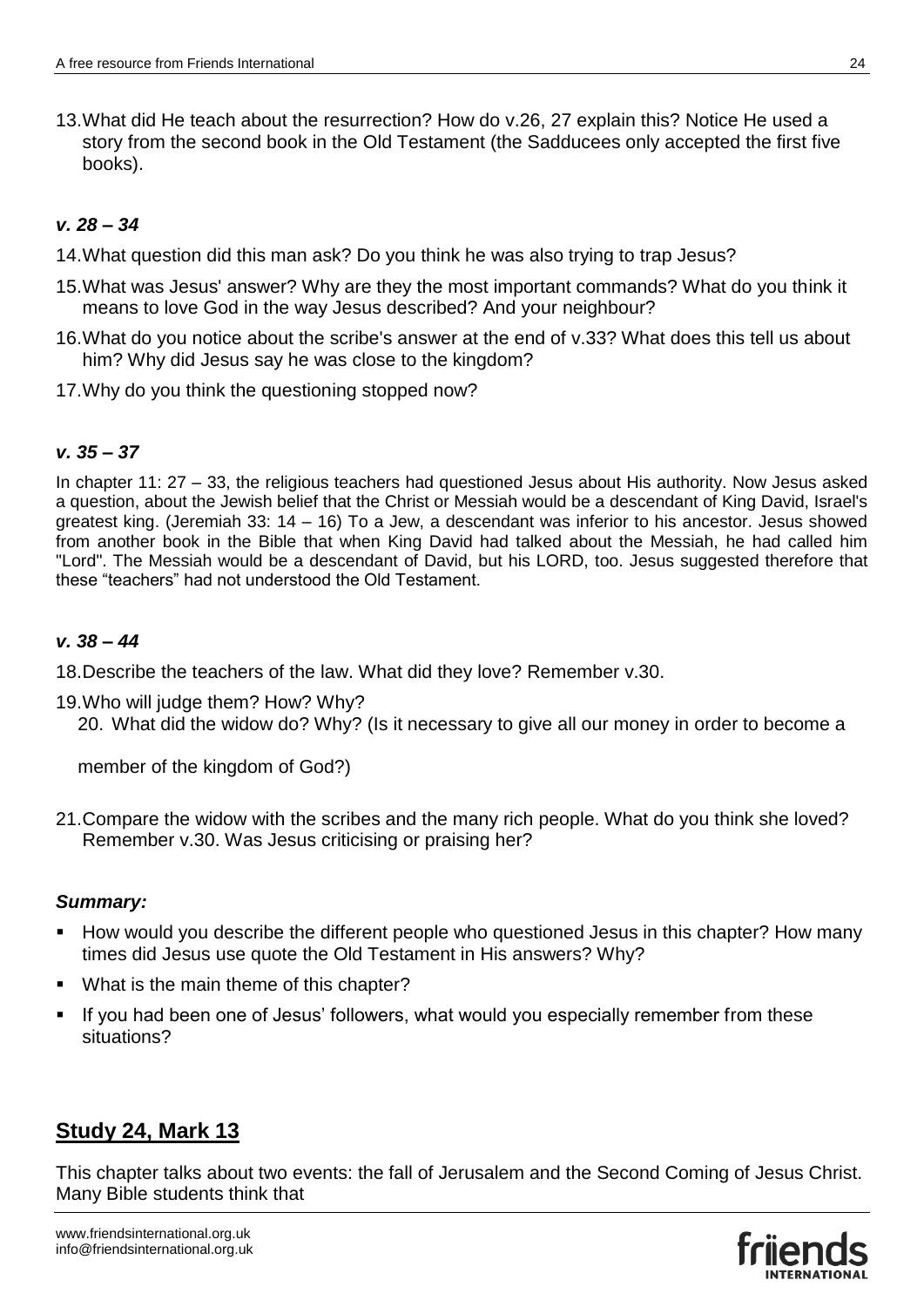- v.  $5 13$  referred to AD 30-AD 70,
- v. 14 23 around AD 70,
- v. 24 27 the Second Coming of Jesus,
- v. 28 29 the relationship of AD 70 to the Second Coming,
- v. 30 31 AD 70, and
- v. 32 37 the Second Coming.

# *v. 1 – 8*

- 1. The temple was one of the wonders of the world of that day. It was built of huge stones, some 40 feet long, 12 feet high, and 18 feet wide. Their size and splendour would have impressed these men from Galilee. What did Jesus say would happen to the temple?
- 2. The disciples must have believed Jesus' reply in v.2. What was their question in v.4? What do you think the destruction of the temple would have meant to the Jews?
- 3. Instead of answering their question immediately, what warnings did Jesus give? What types of things did He say would happen? What tense did He use?
- 4. To the people affected by these, it will seem as if the world is ending. Will it be? What advice did Jesus give?

## *v. 9 – 13*

- 5. In addition to the above, what troubles did Jesus say would happen to His followers? From what groups would pressure come? Why will this happen? Remember Mark 8: 34 – 38 and 10: 39.
- 6. It is interesting to see that another reason why persecution would continue is to give Jesus' followers the opportunity to speak about him (v.9b, 10) and unbelievers the opportunity to hear the Good News.
- 7. Are there any words of comfort or hope here?

# *v. 14 – 23*

Note: In v. 14 Jesus referred to a prophecy in Daniel, which His hearers would have understood. They would also have remembered a terrible event in their history when in 168BC the king of Syria, Antiochus Epiphanes captured Jerusalem, set up an altar to Zeus in the temple, sacrificed pigs ("unclean" animals) on that altar and turned the courts of the temple into brothels. This horrible event prevented temple worship for a time. Jesus was warning that such things would happen again. The destruction of the temple in AD 70 would have been as terrible an event.

- 8. How did Jesus show the situation in v.14 20 was urgent? *(Note: The Christians of Jerusalem did take note of the words of Jesus and left the city before its siege and fall in AD70. They escaped a situation where 97,000 were taken captive and 1,100,000 died from hunger and the sword.)*
- 9. Was there any comfort in these verses, alongside the warnings?
- 10.Against what danger, other than physical danger, did Jesus warn? What commands did He give?

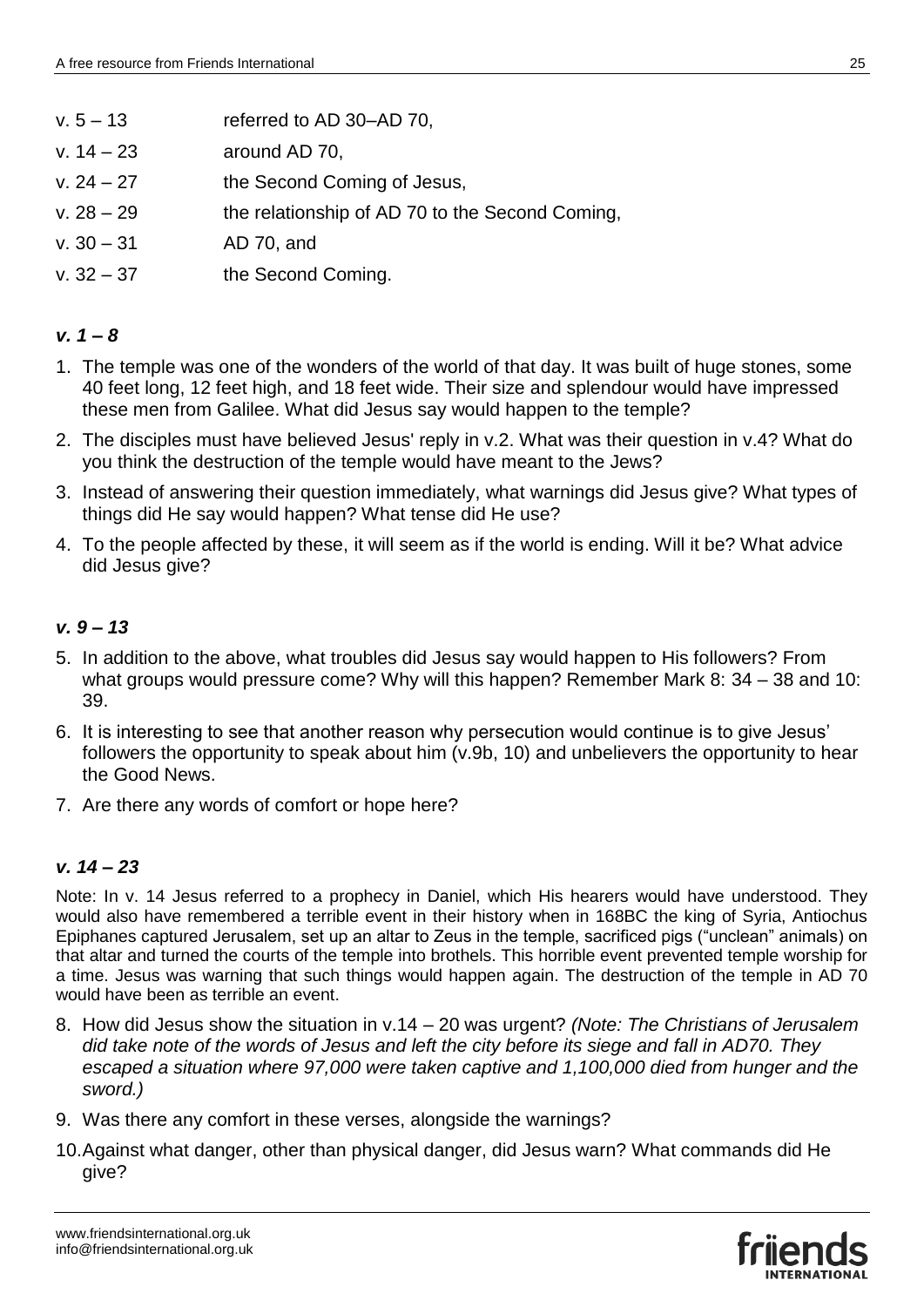# *v. 24 – 27*

- 11.How did Jesus say His return ("the coming of the Son of Man") would be clearly different from that of all false Christs and prophets? (Look also at Matthew 24: 26, 27)
- 12.What will happen when Jesus Christ comes again? What will He do?

# *v. 28 – 31*

13.What is the lesson in v. 28, 29? *(v.30 is generally thought to refer to the events of AD70, which took place in the lifetime of Jesus' hearers.)*

# *v. 32 – 37*

- 14.When will Jesus return?
- 15.What commands did Jesus give? What does His picture in v.33 37 emphasise? What do we watch for? What should we be doing as we wait?

# **Study 25, Mark 14: 1 – 42**

## *v. 1 – 11*

- 1. What were the religious leaders trying to do? Why? Why could they not do this during the "feast"?
- 2. What was this feast? Look at Exodus 12: 1 20 to understand its background and meaning.
- 3. What do we learn about the woman in v. 3 11? Why did she do this special thing? Why did Jesus praise her? What did it cost the woman? What was her reward?
- 4. Look at v. 8, 9. Do you find it surprising that Jesus should say this woman's act was done in preparation for his death? He also said that this death was "good news" for people in all the world. Do you know of anyone else who has said his or her death would be that important?
- 5. What do we learn about the onlookers? Can you understand their complaint in v.4, 5? How did Jesus reply to them? Remember what is most important (12: 29 – 31). Had the people in the house understood this?
- 6. What do we learn about Judas and the authorities here? Look also at John 12:6. Compare their actions with the woman's.

# *v. 12 – 21*

- 7. Where did Jesus and his followers eat this meal?
- 8. What did Jesus tell his disciples while they were eating? What was their reaction? What warning did Jesus give?
- 9. Look at v.16 and then v. 21a. Imagine how Jesus must have felt, knowing these details. Why is the word "must" used?

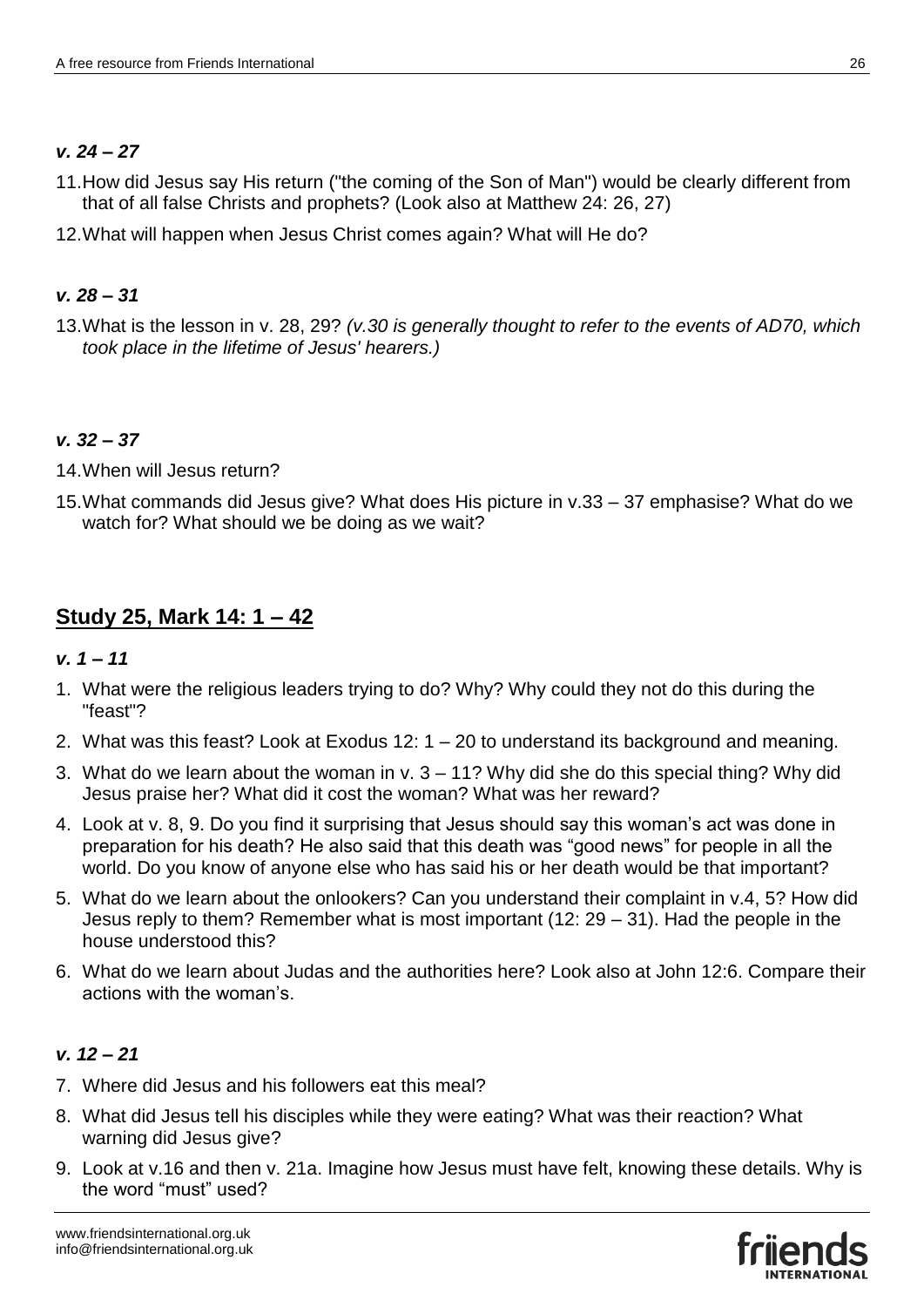# *v. 22 – 26*

- 10.Remember what the special feast was. What did Jesus do during the meal? Look at Luke's account in Luke 22: 14 – 20. What was the bread a picture of? And the wine?
- 11.What was the "new agreement" that Jesus was talking about? (Jeremiah 31: 31 34)

# *v. 27 – 31*

- 12.What three predictions did Jesus give?
- 13.How did Peter reply? Was it good that he spoke like this? Remember that in chapter 8 Jesus had said his followers must be prepared to die for him.

# *v. 32 – 42*

- 14.What do v. 32 36 show us about the heart and mind of Jesus? Why was he troubled? Look at Luke 22:44.
- 15.Look at how Jesus prayed. How did he address God? What did he say about God? What was his request? How did he finish the prayer?
- 16.What made this time so lonely for Jesus? What were the disciples doing? What did Jesus tell those men to pray for?

# **Study 26, Mark 14: 43 – 72**

# *v. 43 – 52*

- 1. Who came to Jesus here? Who came with him? What did they come with? Why?
- 2. How do you greet your teachers in your country? What greeting was used here? Do you find this strange? What happened next?
- 3. Did Jesus protest about this? What did He say in v.49? What did He mean? Look at Isaiah 53:  $7 - 12.$
- 4. What did Jesus' followers do at this time? Why do you think they did this? Remember v.27. (v. 47 – look up John 18:10 – who did this?)

# *v. 53 – 65*

*Note: The High Priest at this time was called Caiaphas – he was the High Priest from AD 18–36. The supreme Jewish court of law, the Sanhedrin, had 70 members, including religious leaders, rich landlords, and middle class lawyers.*

5. What happened here? What was the Sanhedrin trying to do in v.55? In a Jewish court there had to be two witnesses who agreed, before a criminal could be found guilty. Do you think this was a fair trial? (E.g. look at v.55b, v.56b, v.59)

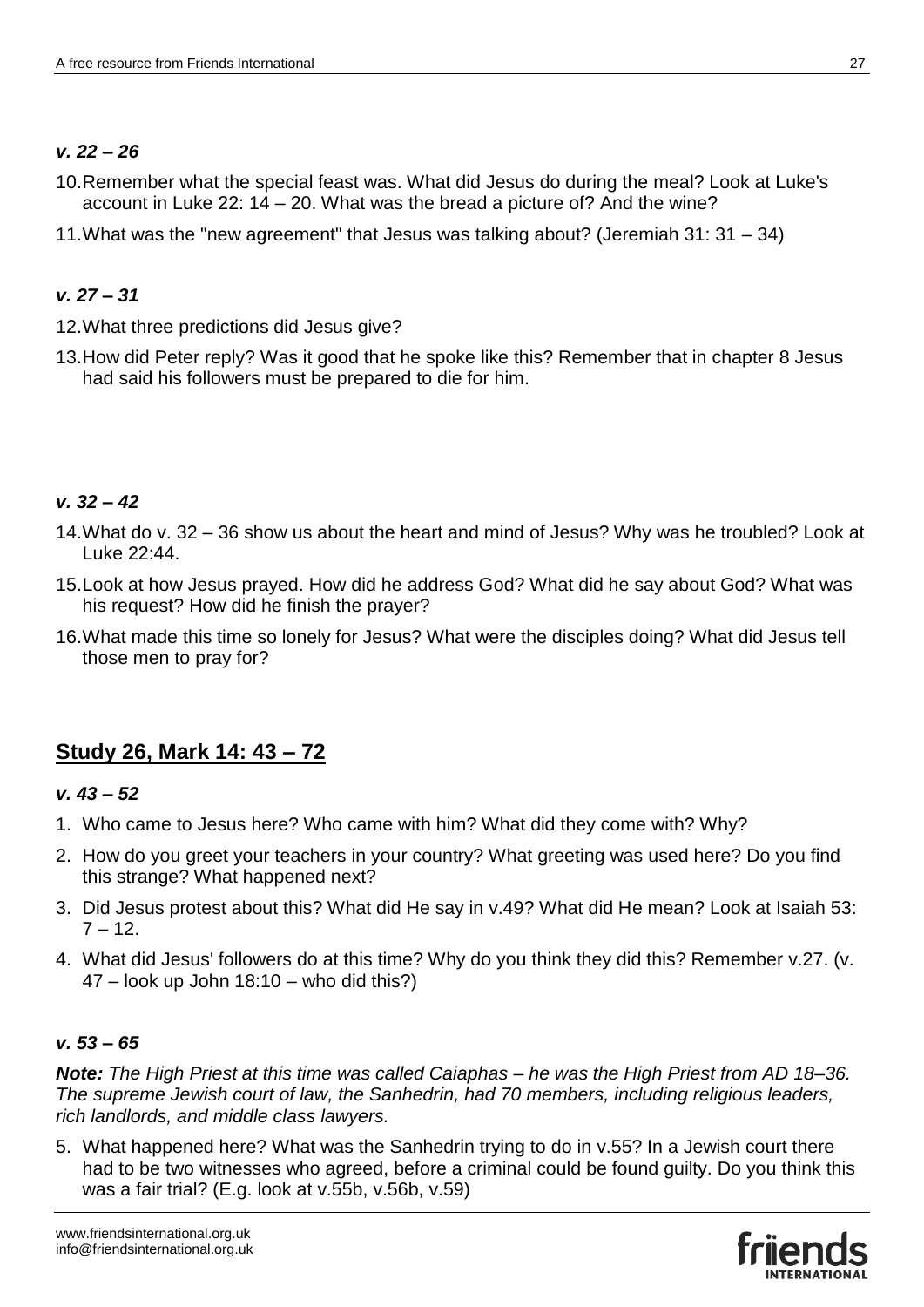- 6. What did the men accuse Jesus of doing? Look at what Jesus had said, and what He had meant, in John 2:  $19 - 22$  (3 years earlier).
- 7. What questions did the High Priest ask Jesus? Which question did Jesus not answer? Which one did He answer? What do you think He meant by the phrases in v.62?
- 8. What made the High Priest so angry? What did he and the others do? What did they say Jesus was guilty of? *(In the Old Testament law, this was an offence that should be punished by death.)*

## *v. 66 – 72*

*Look at v.54. This was happening at the same time as v.53 – 65.*

- 9. What three things were said to Peter? By whom? How did Peter react? Why? What would *you* have done?
- 10.What did Peter do when he remembered Jesus' warning from v.30, and the strong words he had used in reply to Jesus? Look also at Matthew 26: 75 and Luke 22: 62.
- 11.Why do you think Mark included this story?

# **Study 27, Mark chapter 15: 1 – 39**

*The Jewish leaders had found Jesus guilty of blasphemy because he had admitted that he was the Christ, the Son of God, and the one who would judge the whole world (as prophesied by Daniel, hundreds of years before). They found him guilty even though there was no evidence to disprove what he had said; instead there was all the evidence of his miracles to prove it. To find someone guilty in Jewish law, there had to be two witnesses against a person who agreed with each other. However, none of the people who gave false evidence against Jesus could agree. The Jewish leaders were still determined to have Jesus killed.*

*The Jews had no power under Roman law to sentence someone to death. The Romans were not interested in Jewish religious matters, so the charge of blasphemy was no good. They had to find Jesus guilty of breaking a Roman law.*

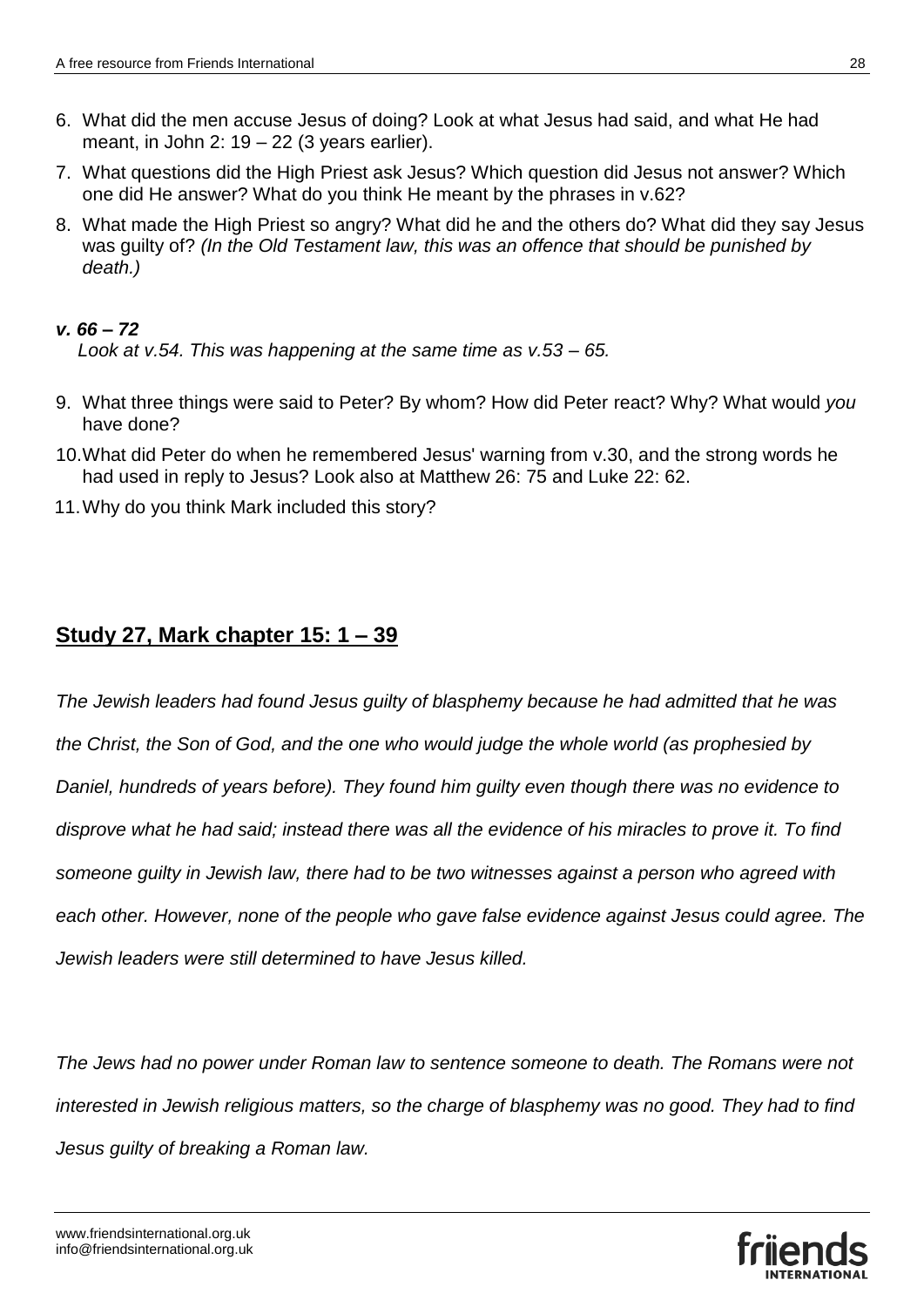#### *v. 1 – 5*

1. In the Roman court, the Jewish leaders accused Jesus of many things. Which thing did Jesus choose to admit (say it was true)?

2. What did Pilate mean by King of the Jews? Why would this be a serious charge? What did Jesus mean by King of the Jews? Compare with Mark 1: 15 and Mark 9: 1.

3. Why did Jesus stay silent? Look at Isaiah 53: 7.

## *v. 6 – 15*

4. What did Pilate think of Jesus? What influenced him most? Are you surprised that this could happen?

5. Barabbas was guilty of being a rebel; the crime for which the Jewish leaders were hoping the Romans would kill Jesus. This incident, and 1 Peter 3: 18 helps us to understand the great purpose of Jesus' death.

#### *v. 16 – 20*

6. In this section, look at the different ways Jesus suffered.

7. These Gentile soldiers treated Jesus in the same way that the Jewish guards did in Mark 14: 65. The whole world – Jew and Gentile, religious and non-religious, leaders and ordinary people – is guilty of killing Jesus.

#### *v. 21 – 32*

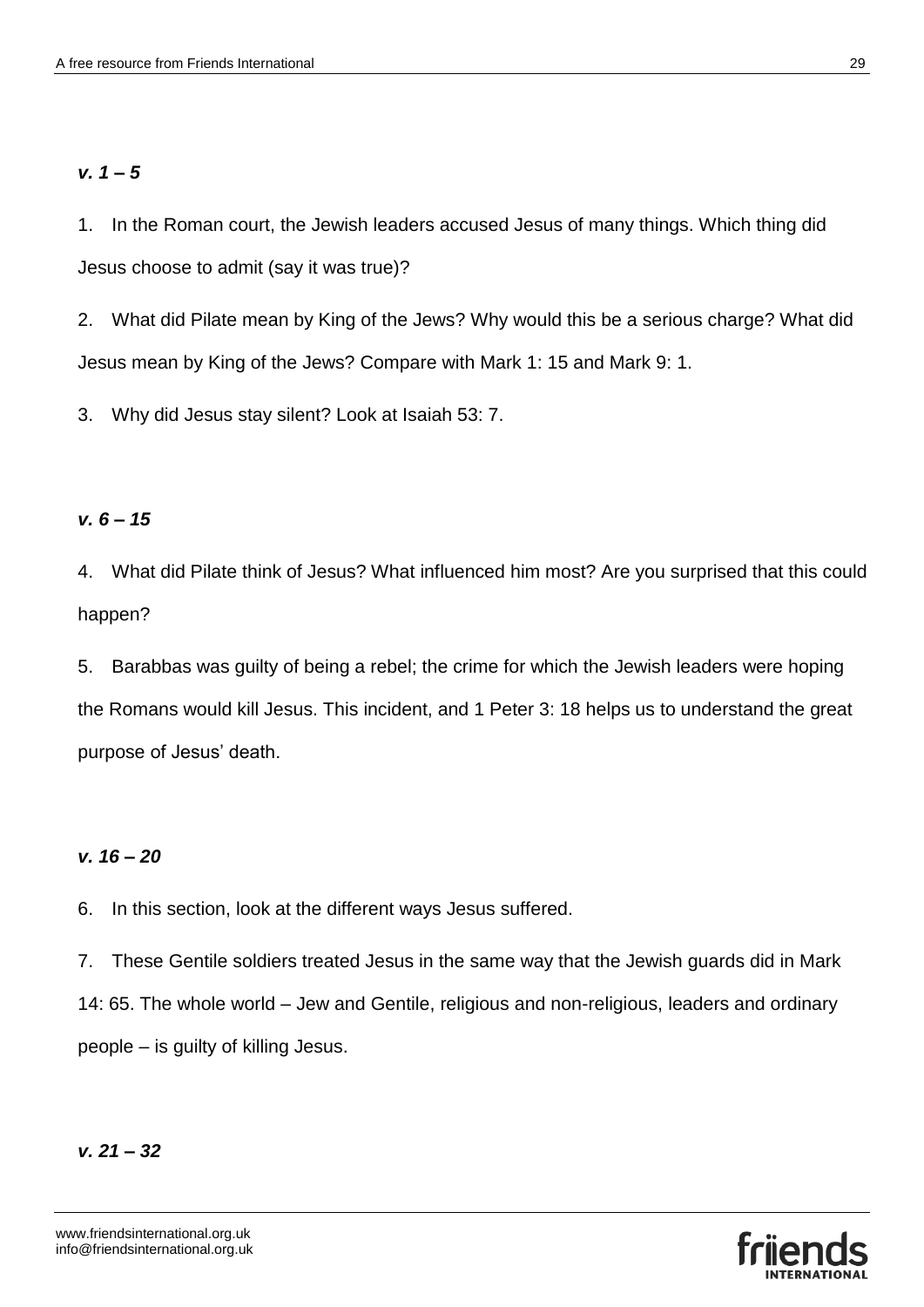Notice all the details in this account of Jesus' crucifixion. Complete the following table.

| <b>Verse</b> | <b>Detail</b> | <b>Compare</b>       |
|--------------|---------------|----------------------|
| 23           |               | Mark 14: 25          |
| 24           |               | Psalm 22: 18         |
| 27           |               | <b>Isaiah 53: 12</b> |
| $29 - 32$    |               | Psalm 22: 6, 7       |

8. Why did Mark include so many details?

9. How do you think Jesus' followers felt watching all this happen?

10. In what way was the mocking sign in v. 26 actually speaking the truth?

11. Look at John 2: 19 – 22 to understand what Jesus had meant when he talked about the Temple.

12. In what ways were the mocking words of the Jewish leaders in v.31 actually speaking the truth?

13. What did the people think Jesus had to do to show that he was the Christ? What did he actually have to do? Remember Mark 8: 29 – 31.

14. Luke gives more details about the robbers. Look at Luke 23: 39 – 43.

# *v. 30 – 39*

15. From 12:00 until 3:00 there was an eclipse of the sun. What did Jesus cry out? In fact,

those words came from Psalm 22: 1. Why had God left Jesus alone?

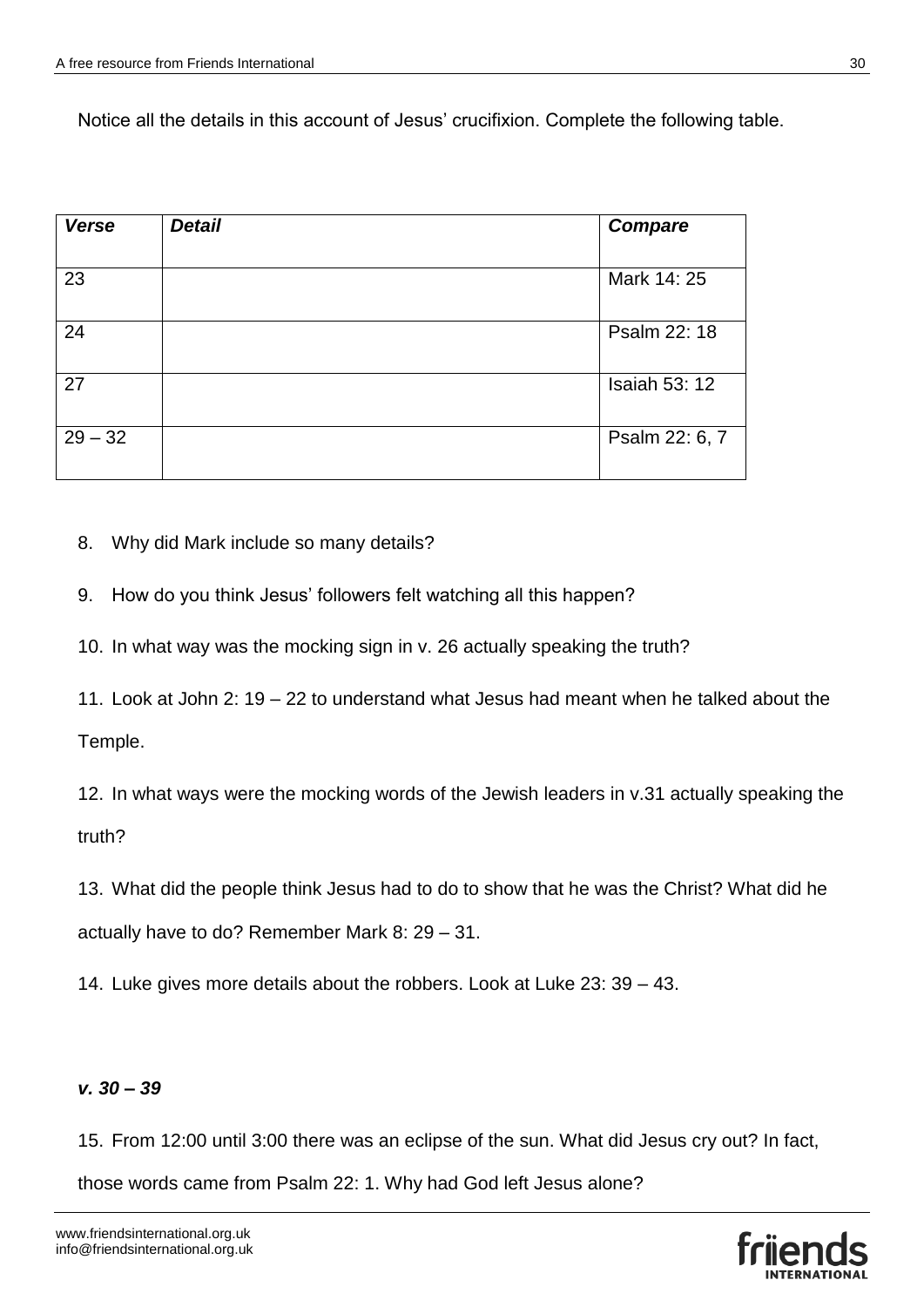17.Why did Jesus go through this? V. 38 helps us to understand. *(The curtain in the Temple divided the Most Holy Place from the other parts of the Temple. The Most Holy Place was where the High Priest met with God. He could only go in once a year. Before he went in, he had to make the right sacrifices. No-one else was ever allowed beyond the curtain, so it was like a barrier between God and his people.)* 

- When exactly did the curtain tear?
- What was strange about the way the curtain was torn?
- What did this mean?
- 18.When Christians remember this day, they call it Good Friday. Why is it called Good and not

Sad?

19.What is the next thing that we are told after the curtain was torn?

20.The army officer was the first person in this account to recognise who Jesus really was.

- What did this man see that convinced him that Jesus was the Son of God?
- Why is it especially surprising that this particular man now suddenly understood who Jesus was? What sort of man was he?
- How does this incident help us to understand the great purpose of Jesus' death?

*Note: Both Isaiah 53 and Psalm 22, written hundreds of years beforehand, describe details of* 

*Jesus' crucifixion. They also help us to understand why Jesus died.*

# **Study 28, Mark 15: 40 – 16: 8**

# *15: 40 – 47*

- 1. How can we be really sure that Jesus was dead? Who were the witnesses?
- 2. The Bible claims that Jesus died and later rose back to life, but people who do not believe

this have sometimes put forward other explanations of what happened. How does Mark show

that these ideas are not true?

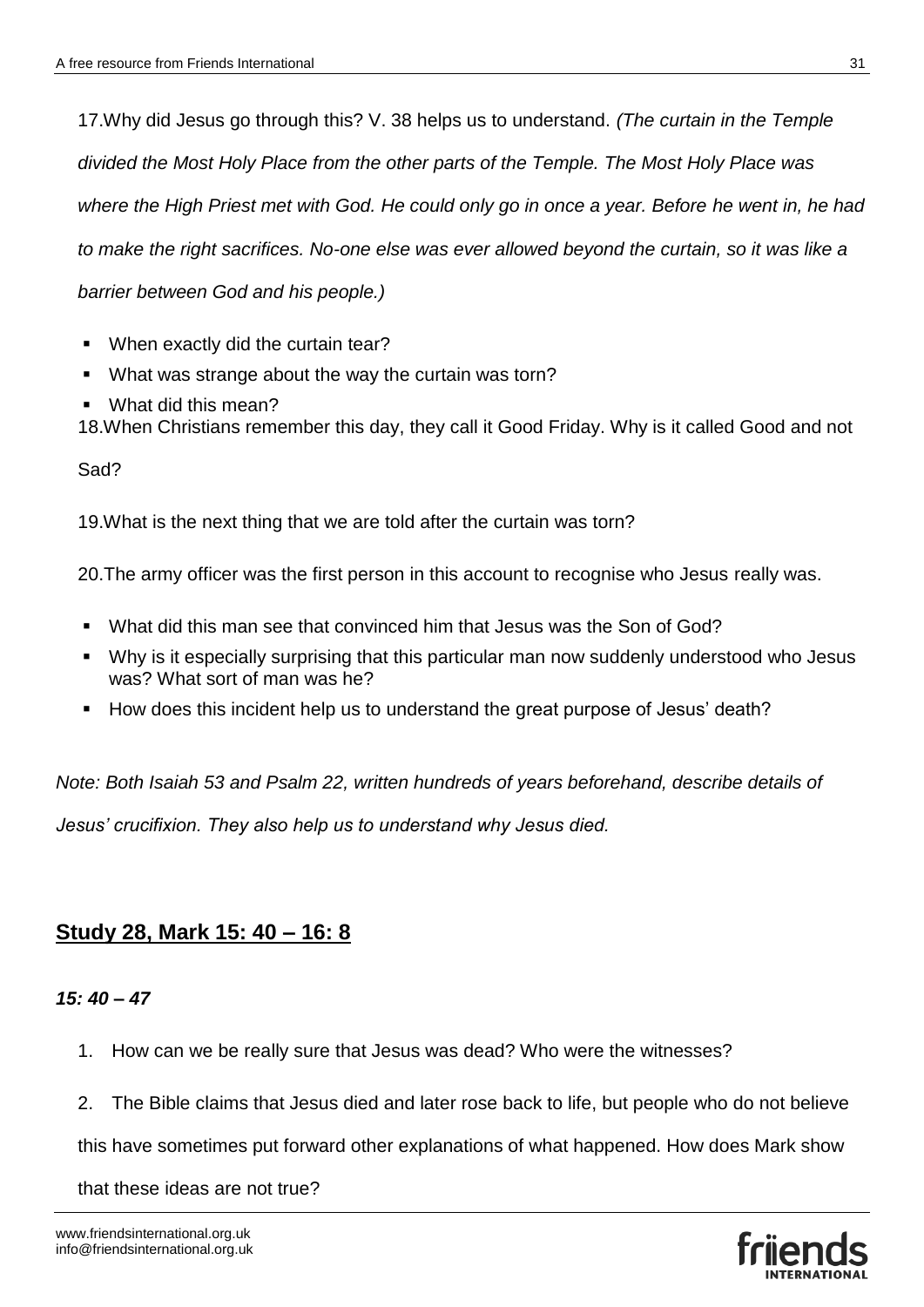- "It wasn't Jesus who died on the cross, but someone in his place." (Judas is often suggested as an alternative.) Look at v. 40, 41.
- "Jesus wasn't actually dead. He was deeply unconscious". Look at v.44, 45.
- "Jesus' body wasn't put in the tomb. Instead it was stolen by his followers, who then made up the story about the resurrection". Look at v. 46, 47.

## *16: 1 – 8*

3. Who were the women who approached the tomb? Why were they going there? What

problem did they think they would have? Did they expect to find Jesus alive again? Why not?

Would you?

- 4. What did they see in the tomb? What did they learn?
- 5. Do you think they may have gone to the wrong tomb?
- 6. Why were the women so afraid? How would you have felt?
- 7. Notice that there was a message for Peter in v.7. Can you see why this was significant?

*To help us understand this story, it might be helpful to look at an account of what happened later that day.*

## *Luke 24: 1 – 35*

8. What details are added in this story? Why didn't the 11 apostles accept the women's story? Would you have felt the same? Do you have any true stories in your culture of someone rising from the dead?

9. Describe the two people who were on their way to Emmaus. What were they thinking and talking about? How did they feel?

10. When Jesus joined them what did they tell him? How did they describe him?

11. Why did Jesus call them foolish and slow?